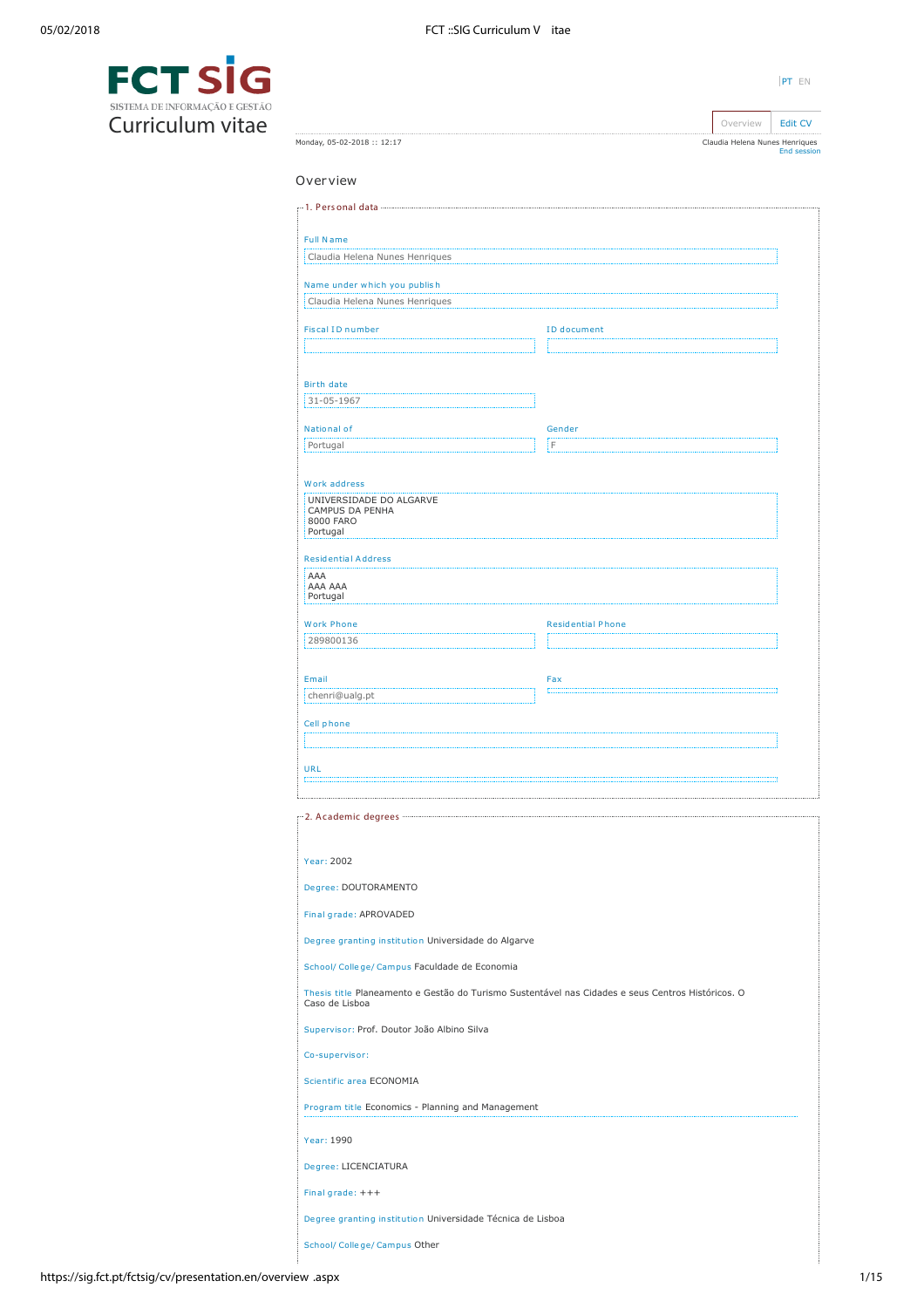| Thesis title N/A                |                                                                                                                                                                                                                                                                               |                                   |
|---------------------------------|-------------------------------------------------------------------------------------------------------------------------------------------------------------------------------------------------------------------------------------------------------------------------------|-----------------------------------|
| <b>Supervisor: N/A</b>          |                                                                                                                                                                                                                                                                               |                                   |
| Co-supervisor: N/A              |                                                                                                                                                                                                                                                                               |                                   |
| <b>Scientific area ECONOMIA</b> |                                                                                                                                                                                                                                                                               |                                   |
|                                 | Number of curricular years 5                                                                                                                                                                                                                                                  |                                   |
| Program title N/A               |                                                                                                                                                                                                                                                                               |                                   |
| <b>Year: 1995</b>               |                                                                                                                                                                                                                                                                               |                                   |
| <b>Degree: MESTRADO</b>         |                                                                                                                                                                                                                                                                               |                                   |
| <b>Final grade: Very Good</b>   |                                                                                                                                                                                                                                                                               |                                   |
|                                 | Degree granting institution Universidade Técnica de Lisboa                                                                                                                                                                                                                    |                                   |
|                                 | <b>School/College/Campus Other</b>                                                                                                                                                                                                                                            |                                   |
|                                 | Thesis title O Desemprego Regional em Portugal: Caracterização, Ensaio Interpretativo e Políticas".<br>• Master of Economics and Social Politics (Mestrado em Economia e Política social), by<br>Universidade Técnica de Lisboa (Instituto Superior de Economia e Gestão/ISEG |                                   |
|                                 | Supervisor:: Professora Doutora Margarida Chagas Lopes.                                                                                                                                                                                                                       |                                   |
| Co-supervisor:                  |                                                                                                                                                                                                                                                                               |                                   |
|                                 | Scientific area ECONOMIA E POLITICA SOCIAL                                                                                                                                                                                                                                    |                                   |
|                                 | <b>Number of curricular years 2</b>                                                                                                                                                                                                                                           |                                   |
|                                 | Program title Master of Economics and Social Politics, by Universidade Técnica de Lisboa (Instituto<br>Superior de Economia e Gestão/ISEG)                                                                                                                                    |                                   |
|                                 |                                                                                                                                                                                                                                                                               |                                   |
| <b>Período</b>                  | Cargo, categoria ou actividade                                                                                                                                                                                                                                                | Instituicão                       |
| 01-9-2017 a<br>$01 - 2 - 2019$  | Director of Economics Department                                                                                                                                                                                                                                              | <b>ESGHT - Algarve University</b> |

| $01 - 9 - 2017$ a<br>$01 - 2 - 2018$ | Director of Economics Department                                                                                                                                                                                                     | <b>ESGHT - Algarve University</b>                                                                                                             |
|--------------------------------------|--------------------------------------------------------------------------------------------------------------------------------------------------------------------------------------------------------------------------------------|-----------------------------------------------------------------------------------------------------------------------------------------------|
| 24-3-2006 a<br>19-12-2017            | Adjunct Professor (Professora Adjunta) - Social Science<br>(Economics)<br>• Lecturer of Economics and Tourism at the Algarve<br>University (since 1993 till date)<br>. Director of Hotel Management Course (since 2000<br>till 2011) | School of Management, Hospitality and<br>Tourism/Algarve University<br>Escola Superior de Gestão, Hotelaria e<br>Turismo (Algarve University) |
| a                                    | Lecturer of Economics and Tourism at the Algarve<br>University (from 1996 to the present)/<br>PROFESSORA ADJUNTA/<br>Director of Hotel Management Course (from 2000 to<br>the present)                                               | ESCOLA SUPERIOR DE GESTÃO.<br>HOTELARIA E TURISMO/<br>ALGARVE UNIVERSITY                                                                      |

4. Area of scientific activity

Ł.

- Urban Tourism - Cultural Tourism - Economy of Culture - Tourism planning and management - Macroeconomics and Microeconomics

5. Present research interest

Domain of specialization

- Economics and Tourism Economics

- Cultural Tourism - Urban Tourism

- Tourism Planning and Management - Internationalisation of tourist enterprises

# Current research interests

My current research interests lie in the areas of urban tourism and cultural tourism. Within Cultural Tourism, I am interest in heritage tourism.

In addition, I am interested in tourism plannig and management.

### Other professional interests/activities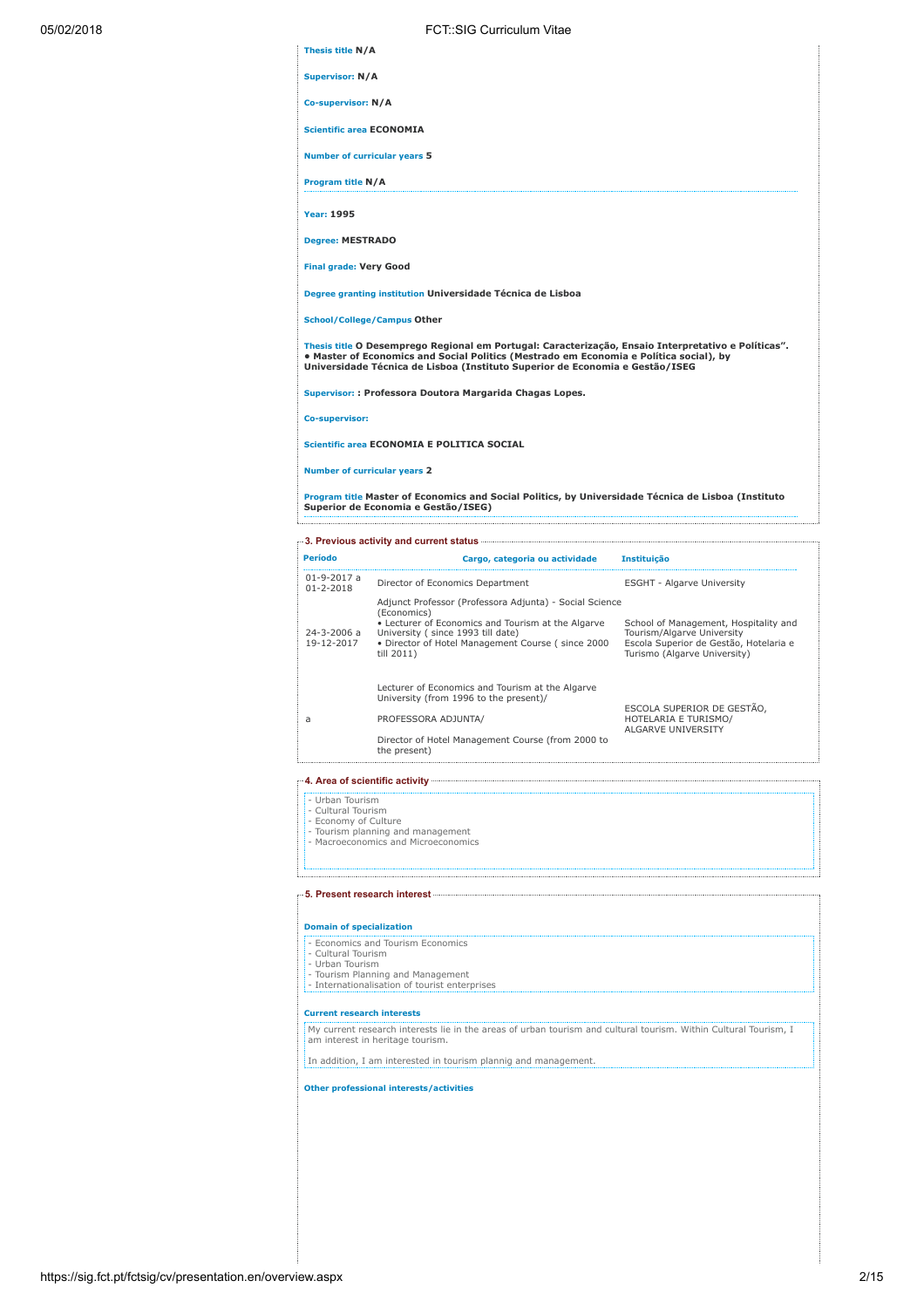Director of Economics Department

Member of the CIEO - Centro de Investigação sobre o Espaço e as Organizações (UALG)

Member of CTC (ESGHT Scientific Council)

Director of Master Hospitality Management (2016)

Director of Master in Tourism and Culture (edition 2012-2014, 2013-2015, 2014-2016)

Economics Department (ESGHT) (from 1995 to 1999 and from 2011 to 2012)

Director of Hotel Management Degree Course (ESGHT) (from 2001 to 2011)

Coordinator of LEONARDO DA VINCI Program in ESGHT/Algarve University (1997/1999)

Member of the organization team of Open Week (equipa organizadora da Semana Aberta na ESGHT/UALG) (2005/2006; 2006/2007; 2007/2008)

Member of AERNA (Spanish-Portuguese Association of Natural Resources and Environmental Economics)

Scientific Reviewer/Referee for the following scientific reviews:

"Encontros Cientificos" (Algarve University) and Revista Turismo & Desenvolvimento (www.latindex.org)

6. Experience as scientific adviser

- 2017: member of the jury of public exams – Specialist title (Titulo de Especialista; 8 june, 2017): Cláudia<br>Henriques was a member of the jury of the public exams of Manuel Serra (Juri de Provas Publicas para atribuição<br> Dionísio Serra)

- 2017: Master thesis advisor (supervisor) of Beatriz Araujo. Thesis title: "Cultural and Creative Sector" (dissertation - Master in Hospitality Management/Mestrado em Direção e Gestão Hoteleira) (Supervisor: Henriques, C.)

- 2017: Master thesis advisor of João Magalhães. Thesis title: "Tourism & Economy of Experiences" (Turismo e Economia das Experiências). Dissertation - Master in Hospitality Management/Mestrado em Direção e Gestão Hoteleira) (Supervisor: Henriques, C.)

- 2017: Master thesis advisor of Rui Miguel Inácio de Carvalho Costa. Thesis title: "welfare and health"<br>("Charme, Saúde e Bem Estar à 'Beira Sol". Dissertation, Master in Hospitality Management/Mestrado em<br>Direção e Gestã

- 2016: Internship Report advisor of Miguel Vicente Pequito Valente (2016), "Starwood Hotels & Resorts, Brussels", Internship Report (Relatório de Estagio) Master in Hospitality Management (Mestrado em Direção e Gestão Hoteleira/Hotelaria e Função Comercial), Algarve University (conclusion a 31/05/2016)(Supervisor: Henriques, C.)

- 2016: Internship Report advisor of Rafael de Almeida Gregório. Report Title: "Gardens of Rocha Apartments" ("Apartamentos Jardins da Rocha"). Master in Hospitality Management) (MDGH/Especialização Hotelaria, Empreendedorismo e Projetos de Investimento, ESGHT), Algarve University (conclusion 27/05/2016) (Supervisor: Henriques, C.)

- 2016: Internship Report advisor of Belo, Maria Raquel Rodrigues Paradinha (2016). Report Title: "Health &<br>welbeing" ("Turismo de Saude e Bem-Estar – Estudo de Caso da Região do Algarve". Master Internship Report -<br>Master

- Internship Report advisor of Martins, José Manuel Sousa da Silva (2015). Report title: "Regional Gastronomy" ("Gastronomia Regional Algarvia: Análise da Performance no Menu do Restaurante Osónoba"). Master Report - Relatório de Estágio) - Master in Hospitality Management (Supervisor: Henriques, C.)

- 2015: Internship Report advisor of Ascensão, Rita André, (2015). Report title: "Empreendimento Turístico<br>Pedras D'El Rei no âmbito do Projeto Barri!". Master Report - Master in Marketing, ESGHT, Algarve University<br>(25/02

- 2015: Internship Report advisor of Portal, Sílvia Daniela Gonçalves, (2015). Report title: EXPERIENCE<br>ECONOMY: A GUEST PERSPECTIVE "Crieff Hydro Hotel. The Experience Economy abnd the guest perspective".<br>Master Report (R Henriques, C.)

- 2015: Master thesis advisor of Domingos, Sílvia Brazão Baeta, (2015). Report title: "Tourism and Gastronomy" ("Turismo e Património Gastronómico – o caso do papel das entidades público-privadas na valorização da doçaria<br>tradicional do Algarve"), Master Dissertation, Master in Hospitality Management, ESGHT, Algarve University<br>(10/

- 2014: Master thesis advisor of Senra, José Nuno Torres (2014). Report title: "O turismo fluvial como vetor de desenvolvimento turístico do Alto Douro Vinhateiro Património da Humanidade" (Fluvial tourism as a vector of touristic development in Alto Douro Vinhateiro, a World Heritage Site), Master Dissertation, Master in Social Economy, Minho University [2014]. URL: http://repositorium.sdum.uminho.pt/handle/1822/30550 (Supervisor: Henriques, C.)

- 2014: Master thesis advisor of Ferreira, Tânia Cristina Fernandes (2014). Thesis title: A valorização turística do património cultural imaterial: o caso das Festas Nicolinas, Master Dissertation, Master in Social Economy, Minho University [2014].

URL: http://hdl.handle.net/1822/30551 URL:

http://repositorium.sdum.uminho.pt/bitstream/1822/30551/1/T%C3%A2nia%20Cristina%20Fernandes%20Ferreira.pdf (Supervisor: Henriques, C.)

- 2014: Internship Report advisor Martins, José (2014). Report title: "Gastronomia Regional Algarvia: Análise de<br>Performance do menu do restaurante Ossónoba", Master Report, Master in Hospitality Management, ESGHT,<br>Algarve

- 2013: Internship Report advisor of Costa, Helena (2013). Report title: "Públicos do Centro Português de<br>Fotografia – análise de Públicos", Master Report, Master in Tourism and Culture, ESGHT, Algarve University<br>(18/09/20

- 2013: Internship Report advisor of Aishuakhova, Dinara (2013). Master thesis title: "The Role of Faro´s<br>Municipal Town-Hall in the elaboration, promotion and support of cultural events", Master Report, Master in<br>Tourism

2013: Master thesis advisorVasconcelos, Fernanda (2013), "O papel da Industria hoteleira no desenvolvimento<br>do turismo cultural sénior. Estudo de caso do Alto Douro Vinhateiro – Património Mundial da Humanidade",<br>Master Di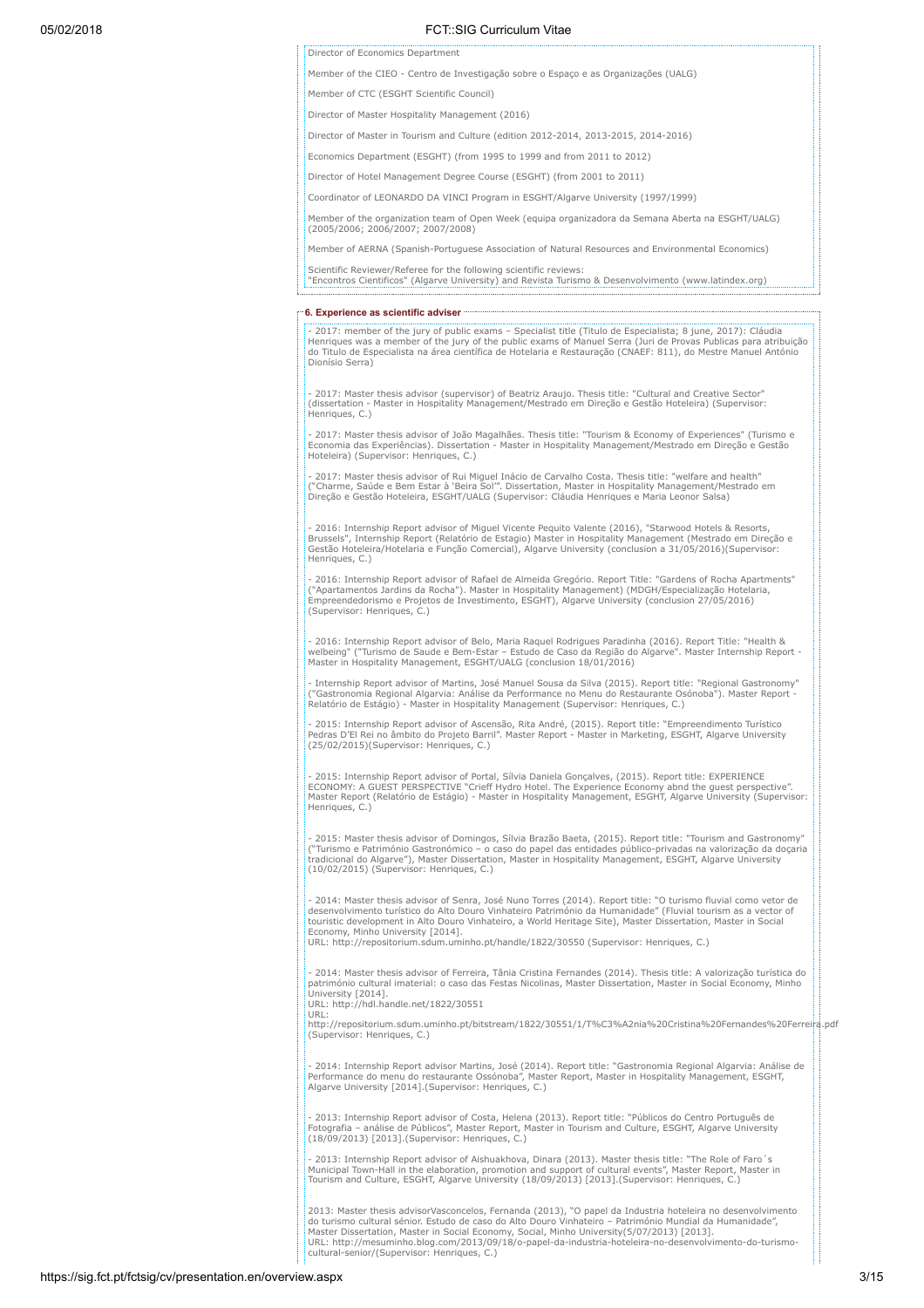05/02/2018 FCT::SIG Curriculum Vitae 2012: Master thesis advisor of Biscaia, Silvia (2012). Master thesis title: "Hospitality and Gastronomy & Wine" ("O produto Gastronomia & Vinhos enquanto recurso cultural da oferta regional: O caso da indústria hoteleira no Algarve"). Master Dissertation (Master in Tourism and Culture, February, 2012)(Supervisor: Henriques, C.) 2012: Master thesis advisor of Roeder, Fabiana (2012). Thesis Title: "Museums and Heritage ("Museus e o Património Cultural Marítimo e Arqueológico Subaquático: Interpretação da Cultura do Mar Algarve como<br>Estratégia para o Turismo Cultural). Master Dissertation. Master in Tourism and Culture, February, 2012)<br>(Supervisor: He 2012: Master thesis advisor of Viegas, Nélia (2012). Master thesis title: "Cultural Tourism planning and management in Lisbon" (Planeamento e gestão do turismo cultural no eixo Belém/Ajuda, em Lisboa: o papel dos<br>intervenientes público-privados. Master Dissertation - Master in Tourism and Culture, February, 2012)<br>(Supervisor: 2011: Master thesis advisor of Linhares, Ana Luis (2011), "Turismo, Folclore, identidade regional sustentável: o caso da região do Alto Minho", Master in Social Economy, Minho University (Supervisor: Henriques, C.) Master thesis advisorAlmeida, Sónia, "Turismo Cultural, Museus e Rotas: O caso do Museu de Emigração e das comunidades de Fafe, o memorial do Emigrante e a Rota Estatuária ao Emigrante, Master Dissertation, Master in Social Economy, Minho University (Supervisor: Henriques, C.) Sabrina Larga and Susana Sares Pinto, "A importancia das políticas de turismo da U.E.", ESGHT Tourism Degree Course (Final Project) (2008)(Supervisor: Henriques, C.) Maria do Carmo Gouveia and Mª Raquel Belo, "Cidades criativas - potencialidades da região autónoma da Madeira", ESGHT Hotel management Degree Course (Final Project) (2008) - Cátia Nogueira, "Os ranchos folclóricos e o seu papel no concelho de Gouveia", ESGHT Tourism Degree Course (Final Project) (2008) - Carlos Romão and Pieter Christiaens, " Timeshare - a realidade algarvia" , ESGHT Hotel Management Degree Course (Final Project) (2007) - Márcia Martins, Marta Gonçalves, "Turismo e Dança Popular", ESGHT Tourism Degree Course (Final Project) (2007) - Anabela Tacão, Gilda Horata, Vera Guerreiro, "Cultura, turismo e políticas europeias", ESGHT (Final Project)  $(2007)$ .<br>Diana Carreira, "Turismo e Festas Populares", ESGHT Tourism Degree Course (Final Project) (2004). • Member of the Scientific Board of the journal titled: Revista Internacional de Turismo Y Empresa (from january 2017) Miembro del Consejo Científico Asesor y dela Comité Evaluador Externo de la Revista Internacional de Turismo Y Empresa desde enero de 2017 (Humberto Gosálbez Pequeño – Diretor de RITUREM (ad1gopeh@uco.es) • Member of the Scientific Board of the journal "TMS - Tourism & Management Studies" (from 2005 till present)<br>(Membro do Conselho Científico da Revista TMS - Tourism & Management Studies (desde 2005 à atualidade)),<br>edition Scielo, Ebesco, Scielo Citation Index URL: http://www.tmstudies.net/index.php/ectms ISSN: 2182-8466 This journal is indexed in SCIELO CITATION INDEX/WEB OF SCIENCE (THOMSON REUTERS) among others. • Member of the Scientific Board of the journal (Membro integrante do Conselho de Revisores Científicos da<br>Revista intitulada): "Revista Turismo & Desenvolvimento" (RT&D) (from 2005 till present) (colaboração a partir<br>de 2 LATINDEX (www.latindex.org) http://www.ua.pt/degei/rtd/ (Bases de indexação: bases de indexação. A RT&D<br>encontra-se referenciada nas seguintes bases de indexação: '0CAPES; Latindex; Dialnet; CIRC; EBSCO;CAB<br>International; • Avaliadora de trabalhos na Revista Agália - Revista de Estudos na Cultura (Revista Científica de caracter<br>internacional – nas áreas da Economia, Cultura e Turismo) (desde Janeiro de 2014).<br>URL: http://qualis.capes.gov.br URL: http://www.agalia.net ISSN: 1130-3557. Depósito Legal: C-250 - 1985 (versão impressa) Edita: Associaçom Galega da Língua (AGAL) • Member of the Scientific Board of the journal "Rosa dos Ventos" (from 2010 till present) (Membro da Comissão<br>Científica da Revista "Rosa dos Ventos" – Revista do Programa de Pós-Graduação em Turismo, Universidade de<br>Caxi hospedada no Servidor Data Center da Universidade de Caxias do Sul, usufruindo da estrutura de segurança do<br>mesmo. A Revista utiliza o sistema LOCKSS para criar um sistema de arquivo distribuído entre as bibliotecas participantes e permite às mesmas criar arquivos permanentes da revista para a preservação e restauração)<br>(Indexação: DOAJ, latindex, CIRET, Spell, e-revist@s, Diadorim, ibict, cnen).<br>URL: http://www.ucs.br/etc/revistas/in http://www.ucs.br/etc/revistas/index.php/rosadosventos URL: http://www.ucs.br/etc/revistas/ ISSN: 2178-9061 7. Participation in R&D projects

Participação em projectos de investigação (coordenador/membro de equipas)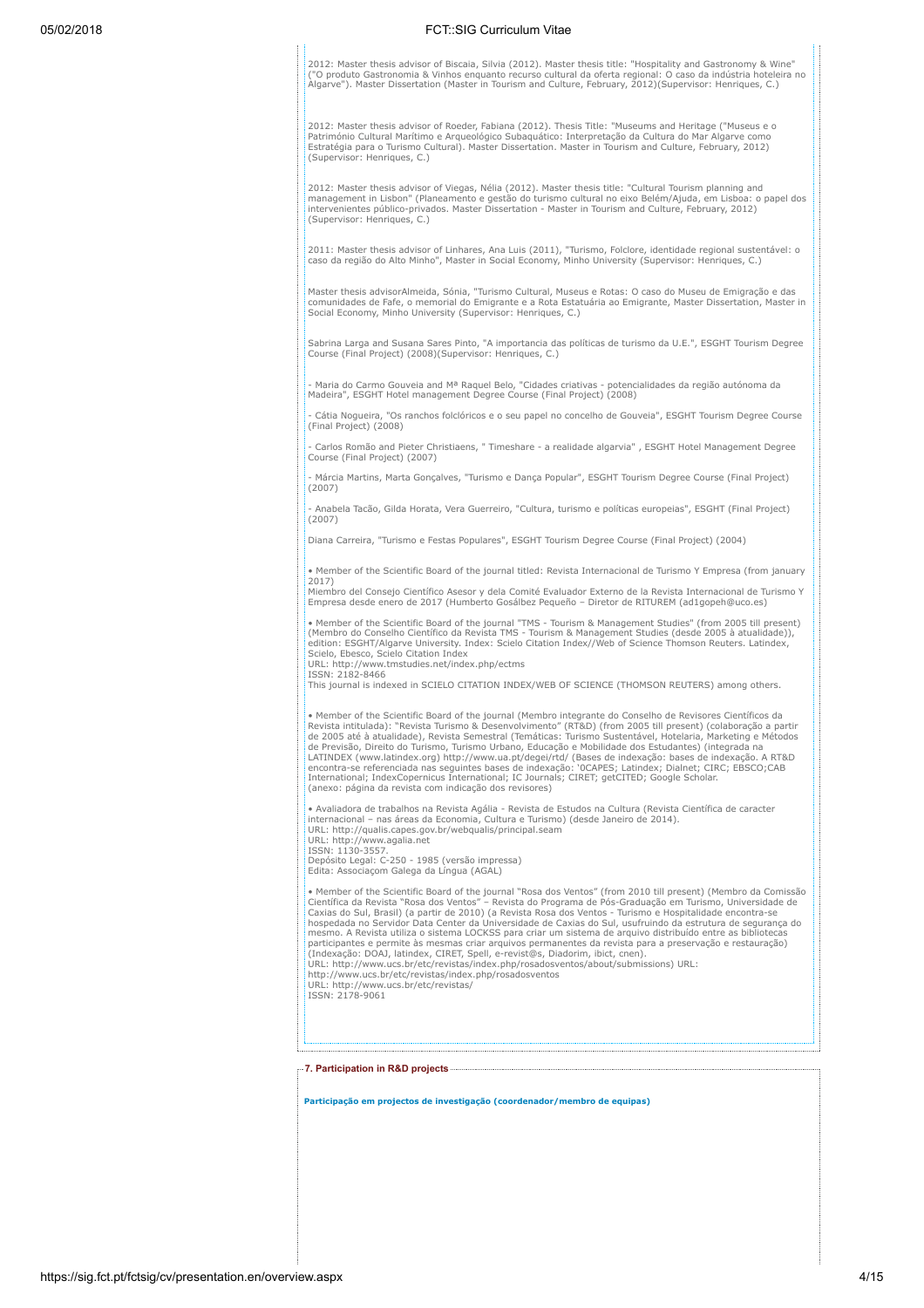| 05/02/2018 |                                                                                   | FCT::SIG Curriculum Vitae                                                                                                                                                                                                                                                                                                                                                      |                                                                                                                                                                                                                                                                                                                                                                                                                                                                                                                                                                 |
|------------|-----------------------------------------------------------------------------------|--------------------------------------------------------------------------------------------------------------------------------------------------------------------------------------------------------------------------------------------------------------------------------------------------------------------------------------------------------------------------------|-----------------------------------------------------------------------------------------------------------------------------------------------------------------------------------------------------------------------------------------------------------------------------------------------------------------------------------------------------------------------------------------------------------------------------------------------------------------------------------------------------------------------------------------------------------------|
|            | 05/ALG/2017 - Candidatura nº 027503)                                              |                                                                                                                                                                                                                                                                                                                                                                                | - Projeto OBSERVE - OBSERVE - OBservatório da SustEntabilidade da Região do AlgarVE para o turismo (AAC nº                                                                                                                                                                                                                                                                                                                                                                                                                                                      |
|            |                                                                                   | - 2017: PARTICIPAtion in - TEMPUS IV - PROJETO LMPH (LICENCE MASTERS PROFESSUIONNELS EN<br>MANAGEMENT DES ACTIVITÉS HOTELIERES POUR LE DEVELOPEMENT DE L?INDUSTRIE TOURISTIQUE EN<br>GEORGIE, AZERBAIDJAN ET MOLDAVIE Nº544191 TEMPUS 1-2013-1-PT JPCR)(LICENCE MASTERS<br>Complementaires en Moldavie - Université d?Etat de Moldavie-Chef de file 02-07 Avril 2017 (5 jours) | PROFESSIONNELS HOTELLERIE ) (European Commission)Programme (6.1 Apport des ressources didatiques                                                                                                                                                                                                                                                                                                                                                                                                                                                                |
|            | - Associated entity)                                                              | - 2017: PROJETO MEDFEST - MED CULINARY HERITAGE EXPERIENCES: DRIVERS OF SUSTAINABLE                                                                                                                                                                                                                                                                                            | DEVELOPMENT AND TOURISM (INTERREG MEDITERRANEAN) (PARTICIPtion in the working group of UALG- UALG                                                                                                                                                                                                                                                                                                                                                                                                                                                               |
|            | de Lisboa e ESGHT/UAlg)<br>URL: http://www.esght.ualg.pt/littour<br>january 2016) | - Member of "PROJETO LIT&TUR - PROJETO DE INVESTIGAÇÃO EM LITERATURA E TURISMO/Projeto de                                                                                                                                                                                                                                                                                      | Investigação em Literatura e Turismo (Centro de Estudos Comparatistas da Faculdade de Letras da Universidade<br>URL: http://www.comparatistas.edu.pt/investigacao/locus/littour--literatura-e-turismo.html (from 2015 till                                                                                                                                                                                                                                                                                                                                      |
|            | Social", prestação de serviços, UALG/LOULÉ Concelho, Loulé 2015.                  |                                                                                                                                                                                                                                                                                                                                                                                | - Member of the team Project "Estudo caraterizador da situação social do Concelho de Loulé" (from setember<br>2014 till january 2015) (Coord. Doutora Ileana Monteiro). " Loulé Inclusivo - Diagnóstico Social do Concelho de<br>Loulé, "Estudo sobre a situação Social do Concelho de Loulé e Elaboração de Propostas e Medidas de Justiça                                                                                                                                                                                                                     |
|            |                                                                                   | Região de Turismo de Algarve, Algarve (from December 2013 till February 2014)                                                                                                                                                                                                                                                                                                  | - Coordenation of "Cultural Tourism - Algarve" Project (ESGHT/Algarve University and Algarve Tourism Entity)<br>("Turismo Cultural no Algarve", no contexto do Projeto "Estudos de suporte à estratégia do Turismo do Algarve" -                                                                                                                                                                                                                                                                                                                                |
|            | algarvio". (from may 2008 till 2012)                                              | - Consultant in PTDC/CCI/67023/2006 Project. Title: "Culturas turísticas dos neo-residentes em contexto                                                                                                                                                                                                                                                                        | URL: https://www.fct.pt/apoios/projectos/consulta/vglobal_projecto?idProjecto=67023&idElemConcurso=906                                                                                                                                                                                                                                                                                                                                                                                                                                                          |
|            |                                                                                   | - Member of the Research team of the Project intitled "Estudo sobre o Impacto do Turismo na Economia<br>Portuguesa", Confederação do Turismo Português (CTP) (from July 1998 till September 1999)                                                                                                                                                                              |                                                                                                                                                                                                                                                                                                                                                                                                                                                                                                                                                                 |
|            |                                                                                   | - Coordenation of ELITE Project in ESGHT/Algarve University (ELITE - Economic Learning in Training for                                                                                                                                                                                                                                                                         | Enterprises, LEONARDO DA VINCI (March 1997-March 1999) in Portugal. Participating countries: - Portugal<br>(Algarve University/Escola Superior de Gestão, Hotelaria e Turismo), - Spain (Murcia University), Netherlands<br>(Higher Professional and Vocacional Education South Netherlands), UK (Integra Applied Intellegence Limited, Plymouth Chamber of Commerce, College St. Mark and St. John (Plymouth), Devon- Cornwall TEC (Exeter),<br>University of Plymouth (Plymouth) and Finland (Helsinki University of Technology: Lifelong Learning Institute) |
|            | -8. Prizes and awards received                                                    |                                                                                                                                                                                                                                                                                                                                                                                |                                                                                                                                                                                                                                                                                                                                                                                                                                                                                                                                                                 |
|            | Year                                                                              | Name of the prize or award                                                                                                                                                                                                                                                                                                                                                     | <b>Promoting entity</b>                                                                                                                                                                                                                                                                                                                                                                                                                                                                                                                                         |
|            | 2015                                                                              | 2º Prize - Best Paper2015 - Prémio:<br>2º Premio (Domingos, S.;<br>Henriques, C. (2015), Património<br>Gastronómico e sua Valorização"                                                                                                                                                                                                                                         | I Congreso Científico de Turismo<br>Cultural, Cordoba (Spain), 7-8 May,<br>2015                                                                                                                                                                                                                                                                                                                                                                                                                                                                                 |
|            | 2016                                                                              | Best Paper (1º Prize) (Paper:<br>Henriques, C., Guerreiro, M.,<br>Mendes, J. (2016), A FRAMEWORK<br>TO THE INVENTORY OF CULTURE-<br><b>BASED TOURISM PRODUCTS)</b>                                                                                                                                                                                                             | Organized by Udayana University<br>and Université Paris I Panthéon                                                                                                                                                                                                                                                                                                                                                                                                                                                                                              |

|      |                                                                                                | Sorbonne, Bali, Indonésia,<br>Conference, Bali, 1-3 september<br>2016                  |
|------|------------------------------------------------------------------------------------------------|----------------------------------------------------------------------------------------|
| 2007 | 1º Prize in an International<br>Conference : 1ºPrémio do<br>Congresso Internacional de Turismo |                                                                                        |
|      | "Região de Leiria e Oeste"                                                                     | Instituto Politécnico de Leiria, Escola<br>Superior de Tecnologia do Mar<br>(ESTM/IPL) |

9. Published works

# Teses

- Henriques, Cláudia, (2002), "Sustainable Tourism Plannig and Management in historic city centres: Lisbon<br>Case" ("Planeamento e Gestão do Turismo Sustentável nas Cidades e seus Centros Históricos. O Caso de<br>Lisboa", Tese

- Henriques, Cláudia, (1995), "Portugal regional unemployment" ("O Desemprego Regional em Portugal:<br>Caracterização, Ensaio Interpretativo e Políticas", Tese de Mestrado, Instituto Superior de Economia e Gestão)<br>Faculdade T Livros (autor)

Henriques, Claudia, (2003), "Turismo, Cidade e Cultura: Planeamento e Gestão Sustentável", Edições Sílabo, Lisboa, 2003

Livros (editor)

Editors<br>•2017: Handbook of Research on Technological Developments for Cultural Heritage and eTourism Applications<br>(Editors: João M. F. Rodrigues (University of Algarve, Portugal), Célia M. Q. Ramos (University of Algarve,<br>

https://www.igi-global.com/book/\_/179207 DOI: 10.4018/978-1-5225-2927-9.ch001

2017: Edição Especial da Revista Dos Algarves - A Multidisciplinary e-Journal - Nº 30, Turismo & História<br>http://www.dosalgarves.com/index.php?option=<br>com\_jumi&fileid=4&Itemid=61&lang=pt&numrev=30

website (www.dosalgarves.com).

2017: Henriques, C., Bittencourt Cesar, P., Heredia, V. (2017). Anais da Conferência Internacional de Turismo e História

ISSN: 2526-575X (UCS – Universidade de Caxias do Sul), UALG (Universidade do Algarve), NID (Nucleo de Estudos Urbanos), CIEO .

2016: Guest-Editors: Cláudia Henriques and Francisco Serra. Editor-in.Chief: Patrícia Pinto. Journal of Spatial and Organizational Dynamics – Tourism, Territories & History, Volume IV | Issue 2 | 2016 | CIEO (Publisher: CIEO Research Center for Spatial and Organizational Dynamics) www.cieo.pt

2016: Henriques, C., Moreira, Mª C., Bittencourt, P. (coord.). Tourism and History World Heritage: Case Studies of Ibero-American Space. Editora Centro de Investigação em Ciências Sociais (CICS.NOVA) ISBN (978-989- 99768)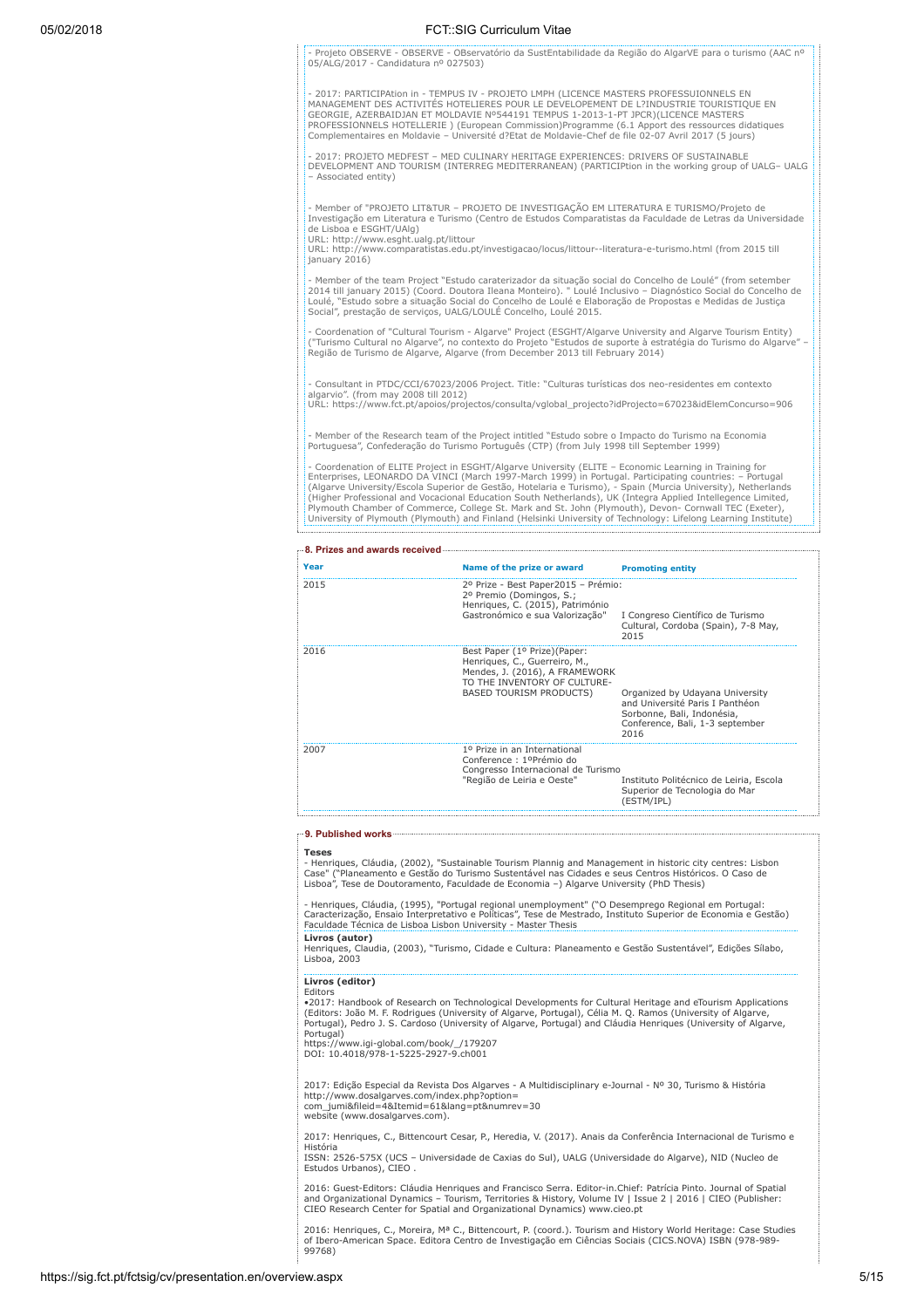2016: Sousa, Carlos, Correia, Marisol, Cascada, Pedro, Filipe, Raul, Henriques, Cláudia, (2016) (eds.), Desafios, Estratégias e Tendências em Gestão e Novas Tecnologias de Informação e Comunicação, TMS Conference Series (2016), ESGHT/UALG

2003: Henriques, C., Monteiro, E., Serra, F., Santos, J., Aguas, P. (2003), Inovação e Qualidade na Hotelaria,<br>TMS Conference Series, Projeto Editorial da Revista Tourism & Management Studies, Universidade do Algarve,<br>Esco URL: http:// www.tmstudies.net ISBN: 978-989-8472-37-3

Capítulos de livros • Ramos, C., Henriques, C., Rodrigues, J. (2017). Chapter 1 - Religious Tourism Experience Model (RTEM): A<br>Recommendation Model for Dissemination of Cultural and Religious Heritage (pages 1-29). In Handbook of<br>Research on

• Henriques, C. (2017), O Património literário português e o Fado: sua valorização turística na cidade de<br>Lisboa. In Lousada, Maria Alexandre & Ambrósio, Vitor (Eds.). (2017). Literatura, viagens e turismo cultural no<br>Bras

• Ramos, C., Henriques, C., Lanquar, R. (2016), Chapter 10 - Augmented Reality for Smart Tourism in Religious<br>Heritage Itineraries: Tourism Experiences in the Technological Age. In: João Rodrigues, Pedro Cardoso, Jânio<br>Mon

• Henriques, C. (2016), Lisbon Fado as Heritage of Humanity: Interconnections with Tourism. Chapter XVIII. In Henriques, C., Moreira, Mª C., Bittencourt, P. (coord.). Tourism and History World Heritage: Case Studies of<br>Ibero-American Space. Editora Centro de Investigação em Ciências Sociais (CICS.NOVA) ISBN (978-989-99768); http://www.lasics.uminho.pt/ojs/index.php/cics\_ebooks/article/view/2574/2482

• Henriques, C. (2016), Turismo e Cultura: Interconexões no contexto do desenvolvimento sustentável.<br>Capitulo VII – Multiculturalidade, Educação Intercultural, Turismo, Ócio e Tempo Livre. \\In Pereira, J., Lopes,<br>M., Cabr

- Figueiredo Santos, J., ; Henriques, C. (2015), O Gosto do Outro pelo Nosso Gosto – O Caso dos "Neo-<br>Residentes" Em Espaço Algarvio, in Santos, Norberto, Cravidão, Fernanda (coord.) (2015), Gastronomia e<br>Vinhos – do turis

- Serra, C., Serra, M., Pinho, M., Choupinha, R., Henriques, C. (2014), "Influência da rota dos vinhos no<br>enoturismo do Algarve" (Cap. I – Contributos da investigação para o desenvolvimento do negócio). In Serra, F.,<br>Afons Restauração, UALG/ESGHT, pp. 127-142. URL: http://www.tmstudies.net ISBN: 978-989-8472-57-1

http://sapientia.ualg.pt//handle/10400.1/6947

- Guerreiro, M., Mendes, J., Henriques, C. (2014), "Turismo Cultural em Análise. Contributos Metodológicos para a inventariação de Recursos Turísticos de Base Cultural" (Cap. IV – Produtos). In Santos, M., Aguas, P.,<br>Serra, F., Santos, J. A. (2014), TMS Conference Series – Perspetivas Contemporâneas em Turismo,<br>UALG/ESGHT, pp. ISBN: 978-989-8472-61-8

http://sapientia.ualg.pt//handle/10400.1/6959 http://hdl.handle.net/10400.1/6959

- Quinteiro, S., Henriques, C. (2014), "Turismo Criativo e Literatura. O caso de Olhão". In Quinteiro, S., Baleiro,<br>R. (org.) (2014), LIT&TUR – Ensaios sobre Literatura e Turismo, Edições Húmus, 1ª Edição, pp.223-248.<br>ISBN

- Henriques, C. (2014), "Animação Sóciocultural e Valorização do Património Turístico-Cultural do Algarve. O<br>caso da Fortaleza de Sagres" (Cap. VI – Animação Sociocultural: Turismo, Cultura, Património e os Agentes de<br>Inte ISBN: 978-989-97571-58 http://sapientia.ualg.pt//handle/10400.1/6940 http://hdl.handle.net/10400.1/6940

- Figueiredo, J-S., Henriques, C. (2013), "A extensibilidade da boa vida na experiência neorresidencial algarvia"<br>(Cap. 2). In Almeida, C., Almeida, Cl., Serra, F., Santos, J., Águas, P. (2013), TMS Conference Series (2013 URL: www.tmstudies.net

- Molokoyedova, O., Henriques, C., Santos, J. (2013), "Tourism and Gastronomy: the Evaluation of the Algarve<br>by British Tourists". In Santos, J., Serra, F., Águas, P. (eds.) (2013), Strategies in Tourism Organization and<br>D URL: www.tmstudies.net

- Henriques, C., Custódio, Mª J. (2012), "Turismo e Dança Folclórica: Que Futuro?". In Malheiros, C., Brasão, I.,<br>Dias, F. (coord.) (2012), Imagem, Património e Sustentabilidade dos Destinos Turísticos – GITUR – Instituto<br> ISBN: 978-989-729-016-9

- Henriques, C., Moreira, Mª C. (2011), "O Produto Turístico Cultural: entre o passado e o futuro" (Cap. 13). In<br>Soares de Moura, D. A., Carvalho, M., Lopes, M-A. (2011), Consumo e Abastecimento na História, Alameda<br>Casa URL: http://www.alamedaeditorial.com.br ISBN: 978-85-7939-081-4

- Henriques, C., Custódio, Mª J. (2010), "Tourism and Folk Dance – What Futures Lies Ahead?" (CAP 7). In<br>Silva, João Albino, Jafari, Jafar; Scott, N. (eds.) (2010), Tourism Development and Management – Challenges<br>and Oppor

- Henriques, C., Moreira, C., Figueiredo, J., Custódio, Mª J. (2010), "Tourism and Folk Dance in Portugal: A<br>symbiotic Relationship?". In Edwards, Jonathan; Vaughan, Roger (2010), Destinations revisited – Proceedings<br>of th Tourism and Leisure Education], Holanda, pp. 21-32. ISBN: 978-90-75775-46-4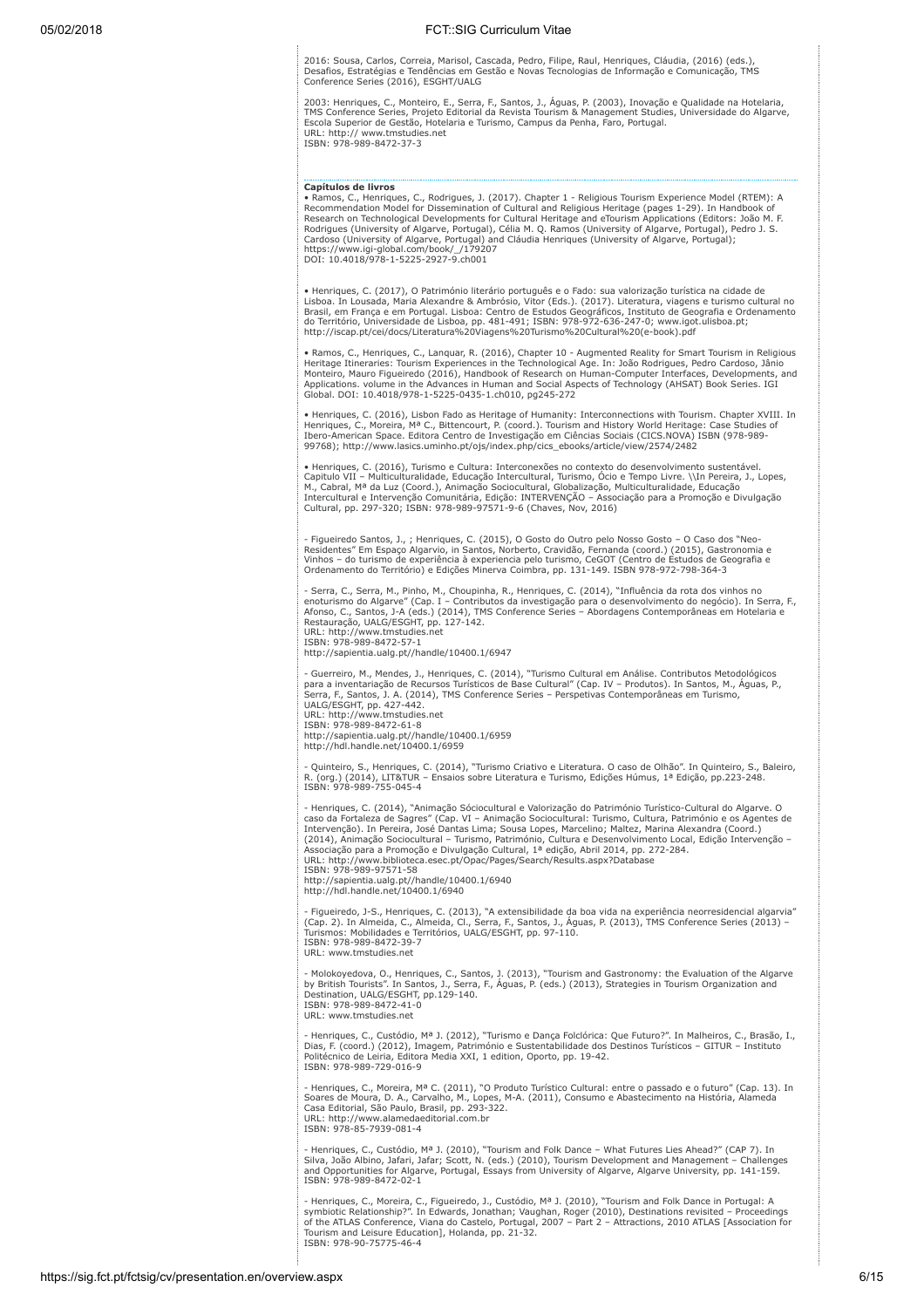- Henriques, C. et. al. (2000), "Projeto ELITE: as PME's e a Formação Profissional no Contexto Europeu,<br>Aspetos Particulares do Sector Turístico Regional". In Silva, J. A., Noronha, Mª T. (2000), Aspetos de<br>Dinamismo Regio

 $\begin{array}{ccccccccccccc} \multicolumn{2}{c}{} & \multicolumn{2}{c}{} & \multicolumn{2}{c}{} & \multicolumn{2}{c}{} & \multicolumn{2}{c}{} & \multicolumn{2}{c}{} & \multicolumn{2}{c}{} & \multicolumn{2}{c}{} & \multicolumn{2}{c}{} & \multicolumn{2}{c}{} & \multicolumn{2}{c}{} & \multicolumn{2}{c}{} & \multicolumn{2}{c}{} & \multicolumn{2}{c}{} & \multicolumn{2}{c}{} & \multicolumn{2}{c}{} & \multicolumn{2}{c}{} & \multicolumn{2}{c}{} & \multicolumn{2}{c}{} & \$ 

| 332<br>URL: http://www.ijosmt.com                                                                 | Artigos em revistas de circulação internacional com arbitragem científica<br>• Henriques, C.; Dias, F. (2016), A Flora Mediterrânica no Património Literário Camoniano: sua valorização<br>turística na paisagem algarvia. International Journal of Scientific Managemet and Tourism, Vol. 2, 1, pp 319-                                                                                                                                                                                                                                                                                                                |
|---------------------------------------------------------------------------------------------------|-------------------------------------------------------------------------------------------------------------------------------------------------------------------------------------------------------------------------------------------------------------------------------------------------------------------------------------------------------------------------------------------------------------------------------------------------------------------------------------------------------------------------------------------------------------------------------------------------------------------------|
| Tourism, 2015, Vol.3, pp. 213-231<br>ISSN: 2386-8570 (online)<br>ISSN: 2444-0299 (print)          | • Domingos, S.; Henriques, C. (2015), O Património Gastronómico e sua Valorização pelas Entidades Publico-<br>Privadas - O Caso da Doçaria da Região do Algarve, in International Journal of Scientific Management and<br>URL: ijosmt.com/index.php/ijosmt/article/download/45/47<br>ijosmt.com/index.php/ijosmt/article/download/45/47                                                                                                                                                                                                                                                                                 |
| ISSN: 2386-8570 (online)<br>ISSN: 2444-0299 (print)                                               | • Mendes, J., Henriques, C., Guerreiro, M. (2015), Dos recursos às temáticas culturais na gestão do turismo<br>cultural no Algarve, in International Journal of Scientific Management and Tourism, 2015, Vol.4, pp. 31-49<br>URL: ijosmt.com/index.php/ijosmt/article/download/51/53                                                                                                                                                                                                                                                                                                                                    |
| (2014), pp. 57-65.<br>URL: http://www.ua.pt/degei/rtd/21_22<br>ISSN: 1645-9261; e-ISSN: 2182-1453 | • Linhares, A., Henriques, C., Moreira, C. (2014), "Turismo e folclore: O papel de valorização das danças<br>populares pelos grupos folclóricos de Viana do Castelo". In Revista Turismo & Desenvolvimento, RT&D Nº 21/22                                                                                                                                                                                                                                                                                                                                                                                               |
| http://hdl.handle.net/10400.1/5691                                                                | • Henriques, C., Roeder, F. (2014), Tourism and Algarve's underwater heritage valorisation. A case study. In<br>Journal of Maritime Research, Vol. XI, Nº 1 (2014), PP 35-44<br>URL: http://sapientia.ualg.pt/handle/10400.1/5691<br>http: www.jmr.unican.es/index.php/jmr/article/view/322                                                                                                                                                                                                                                                                                                                             |
| ISSN: 1645-9261; e-ISSN: 2182-1453                                                                | · Quinteiro, S., Baleiro, R., Henriques, C. (2014), "O Património Literário e a casa popular algarvia: Uma<br>perspetiva turístico-cultural". In Revista Turismo & Desenvolvimento, RT&D Nº 21/22 (2014), pp. 171-179.<br>URL: http://www.ua.pt/degei/rtd/indice21_22_vol1                                                                                                                                                                                                                                                                                                                                              |
| 9, Nº 2 (2013), pp. 57-64.<br>ISSN: 2182-8458<br>Impact factor: 0,0943                            | · Henriques, C., Gouveia, P. (2013), "Procura Turística dos estudantes do ensino superior em Portugal<br>continental - uma análise comparativa entre regiões" (Tourism Demand among Higher Education students in<br>Portugal - a comparative regional analysis). In Tourism & Management Studies, TMStudies, Jul 2013, Volume<br>URL: http://www.scielo.oces.mctes.pt/scielo.php?pid=S2182-<br>84582013000200009&script=sci_arttext&tlng=pt.<br>URL: http://tmstudies.net/index.php/ectms/article/viewFile/584/979; URL:<br>http://www.scielo.gpeari.mctes.pt/scielo.php?pid=S2182-84582013000200009&script=sci_arttext |
| URL: www.ua.pt/degei/rtd/<br>ISSN: 1645 - 9261                                                    | • Henriques, C. (2012), "Turismo Sustentável e valorização patrimonial. A (re)construção da Viagem Filosófica<br>de Alexandre Rodrigues Ferreira - o primeiro naturalista português". In Revista Turismo & Desenvolvimento,<br>RT&D Nº17/18 (2012), Volume 2, pp.1081-1091.<br>http://sapientia.ualg.pt//handle/10400.1/6941                                                                                                                                                                                                                                                                                            |
| URL: www.ua.pt/degei/rtd/<br>ISSN: 1645 - 9261                                                    | · Quinteiro, S., Henriques, C. (2012), "Olhão Cidade de Turismo Literário: Uma realidade Longínqua". In<br>Revista Turismo & Desenvolvimento, RT&D Nº17/18 (2012), Volume 3, pp. 1583-1596.<br>URL: http://hdl.handle.net/10400.1/1445                                                                                                                                                                                                                                                                                                                                                                                  |
| URL: www.ua.pt/degei/rtd/<br>ISSN: 1645 - 9261                                                    | · Figueiredo Santos, J., Henriques, C. (2012), "Trilhos Turísticos na Gastronomia". In Revista Turismo &<br>Desenvolvimento, RT&D Nº17/18 (2012), Volume 3, pp. 1245-1256.                                                                                                                                                                                                                                                                                                                                                                                                                                              |
|                                                                                                   | • Henriques, C., Gouveia, C. (2011), "Turismo Cultural e os estudantes do ensino superior. O caso do Algarve".<br>In Proceedings of the International Conference on Tourism & Management Studies - Algarve, 2011, Encontros<br>Científicos - Tourism Mangement Studies, Special Edition, Volume 1, (2011), pp. 623-632.<br>URL: http://www.tmstudies.net/index.php/ectms/article/view/225<br>http://www.tmstudies.net/index.php/ectms/issue/view/9<br>Versão em CD: ISBN: 978-989-8472-14-4                                                                                                                             |
|                                                                                                   | • Henriques, C., Quinteiro, S. (2011), "O Turismo Literário. Olhão sob a perspectiva de João Lucio". In<br>Proceedings of the International Conference on Tourism & Management Studies - Algarve, 2011, Encontros<br>Científicos - Tourism Mangement Studies, Special Edition, Volume 1 (2011), pp. 614-622.<br>URL: http://tmstudies.net/index.php/ectms/article/view/224<br>Versão em CD: ISBN: 978-989-8472-14-4                                                                                                                                                                                                     |
| URL:                                                                                              | • Henriques, C., Custódio, Mª J. (2010), "Turismo e Gastronomia: A Valorização do Património na Região do<br>Algarve" (Tourism and Gastronomy: The Valuation of Algarve's Gastronomic Heritage). In Revista Encontros<br>Científicos - Tourism & Management Studies, Nº6 (2010), pp. 69-81.<br>URL: http://www.scielo.oces.mctes.pt/scielo.php?pid=S1646-24082010000100008&script=sci arttext                                                                                                                                                                                                                           |
| ISSN: 1646-2408 (print)                                                                           | http://www.researchgate.net/publication/262515169_Turismo_e_Gastronomia_a_valorizao_do_patrimnio_gastronmico_na_regio_                                                                                                                                                                                                                                                                                                                                                                                                                                                                                                  |
| $(2009)$ , pp. 8-11.<br>ISSN: 0873-7347                                                           | • Henriques, C. (2009), "Gestão Hoteleira: Um curso com perspetivas de futuro". In Dos algarves - Revista da<br>- Revista da Escola Superior de Gestão, Hotelaria e Turismo, Universidade do Algarve, Nº 18, Marco/Abril<br>URL: http://www.dosalgarves.com/revistas/N18/Completo18.pdf                                                                                                                                                                                                                                                                                                                                 |
| (2008), pp. 25-39.<br>ISSN: 1645-9261<br>e-ISSN: 2182-1453                                        | · Henriques, C. (2008), "Património Cultural e Turismo: Uma relação Simbiótica. Análise de dois percursos<br>turístico-culturais: James Joyce e Fernando Pessoa". In Revista Turismo & Desenvolvimento, RT&D Nº10<br>URL: http://www.ua.pt/degei/rtd/PageText.aspx?id=17243                                                                                                                                                                                                                                                                                                                                             |
| UALG/ESGHT (2007/2008), pp. 134-145.                                                              | • Henriques, C., Moreira, Mª (2007), "Percursos Turístico-Culturais e Criatividade. Que futuro para a relação<br>entre turismo, cultura-estatuária?". In Revista Encontros Científicos, Tourism & Management Studies, Nº3,<br>URL: http://tmstudies.net/index.php/ectms/issue/view/3                                                                                                                                                                                                                                                                                                                                    |

• Henriques, C. (2005), "Curso de Gestão Hoteleira: Que desafios no contexto da Reforma do Ensino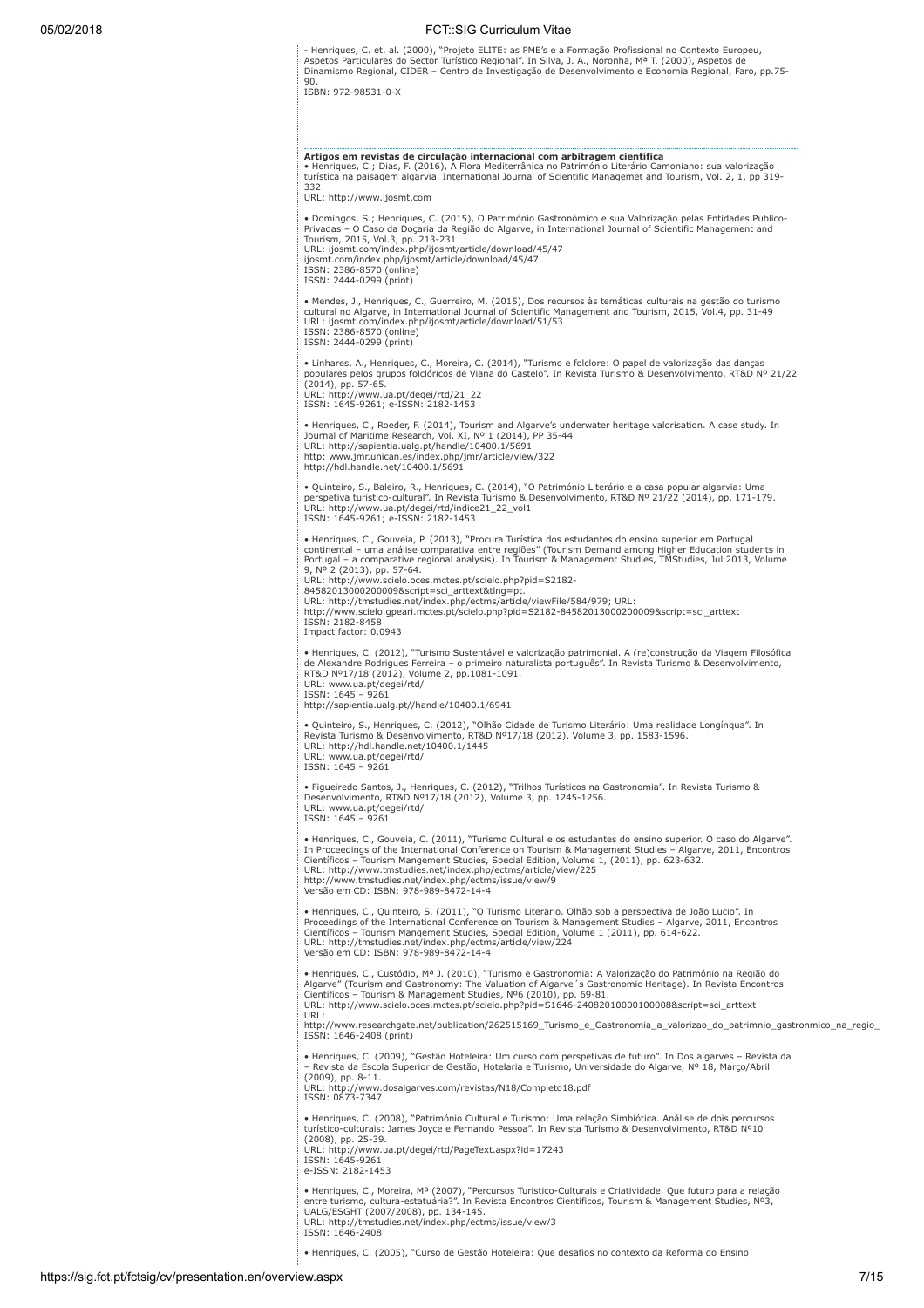Superior?". In Revista Encontros Científicos, Scientific Meetings Review, Nº1 (2005), pp. 85-97. URL: http://www.tmstudies.net/index.php/ectms/article/viewFile/9/42 ISSN: 1646-2408

• Henriques, C. (2003), "Turismo, Cidades e Globalização: Análise Crítica da Revitalização Urbana dos Bairros<br>Históricos de Lisboa como Destino Turístico". In Revista Economia Global e Gestão, Nº3/2003, INDEG/ISCTE.<br>URL: h

• Henriques, C. et. al. (2000), "Portugal : Fraco Investimento das PME em Formação Profissional no Contexto Europeu" (Conclusões do Projeto ELITE, Abril de 2000). In Dos Algarves – Revista da Escola Superior de Gestão, Hotelaria e Turismo, Universidade do Algarve, Nº 7, pp. 15-20. URL: http://www.dosalgarves.com, desde 2012 ISSN: 0873-7347

• Henriques, C. (1999), "A Vocação turística das Cidades". In Dos Algarves – Revista da Escola Superior<br>Gestão, Hotelaria e Turismo, Universidade do Algarve, № 4, 1999, pp. 24-29.<br>URL: http://www.dosalgarves.com ISSN: 0873-7347

• Henriques, C. (1997), "O Desemprego Regional em Portugal". In Dos Algarves – Revista da Escola Superior<br>de Gestão, Hotelaria e Turismo, Universidade do Algarve, Nº 2, 1º semestre (1997), pp. 5-11.<br>URL: http://www.dosalga

**Artigos em revistas nacionais com arbitragem científica**<br>• Domingos, S.; Henriques, C. (2015), O Património Gastronómico e sua Valorização pelas Entidades Publico-<br>Privadas – O Caso da Doçaria da Região do Algarve, in Int Tourism, 2015, Vol.3, pp. 213-231 URL: ijosmt.com/index.php/ijosmt/article/download/45/47 ijosmt.com/index.php/ijosmt/article/download/45/47

ISSN: 2386-8570 (online) ISSN: 2444-0299 (print)

• Mendes, J., Henriques, C., Guerreiro, M. (2015), Dos recursos às temáticas culturais na gestão do turismo cultural no Algarve, in International Journal of Scientific Management and Tourism, 2015, Vol.4, pp. 31-49<br>URL: ijosmt.com/index.php/ijosmt/article/download/51/53<br>ISSN: 2386-8570 (online)<br>ISSN: 2444-0299 (print)

• Linhares, A., Henriques, C., Moreira, C. (2014), "Turismo e folclore: O papel de valorização das danças<br>populares pelos grupos folclóricos de Viana do Castelo". In Revista Turismo & Desenvolvimento, RT&D № 21/22<br>(2014), URL: http://www.ua.pt/degei/rtd/21\_22 ISSN: 1645-9261; e-ISSN: 2182-1453

• Henriques, C., Roeder, F. (2014), Tourism and Algarve's underwater heritage valorisation. A case study. In<br>Journal of Maritime Research, Vol. XI, Nº 1 (2014), PP 35-44<br>URL: http://sapientia.ualg.pt/handle/10400.1/5691 http: www.jmr.unican.es/index.php/jmr/article/view/322 http://hdl.handle.net/10400.1/5691

• Quinteiro, S., Baleiro, R., Henriques, C. (2014), "O Património Literário e a casa popular algarvia: Uma perspetiva turístico-cultural". In Revista Turismo & Desenvolvimento, RT&D Nº 21/22 (2014), pp. 171-179. URL: http://www.ua.pt/degei/rtd/indice21\_22\_vol1 ISSN: 1645-9261; e-ISSN: 2182-1453

• Henriques, C., Gouveia, P. (2013), "Procura Turística dos estudantes do ensino superior em Portugal<br>continental – uma análise comparativa entre regiões" (Tourism Demand among Higher Education students in<br>Portugal – a com

9, Nº 2 (2013), pp. 57-64.<br>URL: http://www.scielo.oces.mctes.pt/scielo.php?pid=S2182-<br>84582013000200008&script=sci\_arttext&tlng=pt.<br>URL: http://tmstudies.net/index.php/ectms/article/viewFile/584/979; URL:<br>http://www.scielo ISSN: 2182-8458

Impact factor: 0,0943

Henriques, C. (2012), "Turismo Sustentável e valorização patrimonial. A (re)construção da Viagem Filosófica de<br>Alexandre Rodrigues Ferreira – o primeiro naturalista português". In Revista Turismo & Desenvolvimento, RT&D<br>Nº

Quinteiro, S., Henriques, C. (2012), "Olhão Cidade de Turismo Literário: Uma realidade Longínqua". In Revista<br>Turismo & Desenvolvimento, RT&D Nº17/18 (2012), Volume 3, pp. 1583-1596.<br>URL: http://hdl.handle.net/10400.1/1445 URL: www.ua.pt/degei/rtd/ ISSN: 1645 – 9261

Figueiredo Santos, J., Henriques, C. (2012), "Trilhos Turísticos na Gastronomia". In Revista Turismo & Desenvolvimento, RT&D Nº17/18 (2012), Volume 3, pp. 1245-1256. URL: www.ua.pt/degei/rtd/ ISSN: 1645 – 9261

Henriques, C., Gouveia, C. (2011), "Turismo Cultural e os estudantes do ensino superior. O caso do Algarve". In<br>Proceedings of the International Conference on Tourism & Management Studies – Algarve, 2011, Encontros Científicos – Tourism Mangement Studies, Special Edition, Volume 1, (2011), pp. 623-632.<br>URL: http://www.tmstudies.net/index.php/ectms/article/view/225<br>http://www.tmstudies.net/index.php/ectms/issue/view/9 Versão em CD: ISBN: 978-989-8472-14-4

Henriques, C., Quinteiro, S. (2011), "O Turismo Literário. Olhão sob a perspectiva de João Lucio". In Proceedings of the International Conference on Tourism & Management Studies – Algarve, 2011, Encontros Científicos – Tourism Mangement Studies, Special Edition, Volume 1 (2011), pp. 614-622. URL: http://tmstudies.net/index.php/ectms/article/view/224 Versão em CD: ISBN: 978-989-8472-14-4

• Henriques, C., Custódio, Mª J. (2010), "Turismo e Gastronomia: A Valorização do Património na Região do<br>Algarve" (Tourism and Gastronomy: The Valuation of Algarve´s Gastronomic Heritage). In Revista Encontros<br>Científicos URL:

http://www.researchgate.net/publication/262515169\_Turismo\_e\_Gastronomia\_a\_valorizao\_do\_patrimnio\_gastronmico\_na\_regio\_ ISSN: 1646-2408 (print)

• Henriques, C. (2009), "Gestão Hoteleira: Um curso com perspetivas de futuro". In Dos algarves – Revista da<br>– Revista da Escola Superior de Gestão, Hotelaria e Turismo, Universidade do Algarve, № 18, Março/Abril (2009), pp. 8-11. URL: http://www.dosalgarves.com/revistas/N18/Completo18.pdf ISSN: 0873-7347

https://sig.fct.pt/fctsig/cv/presentation.en/overview.aspx 8/15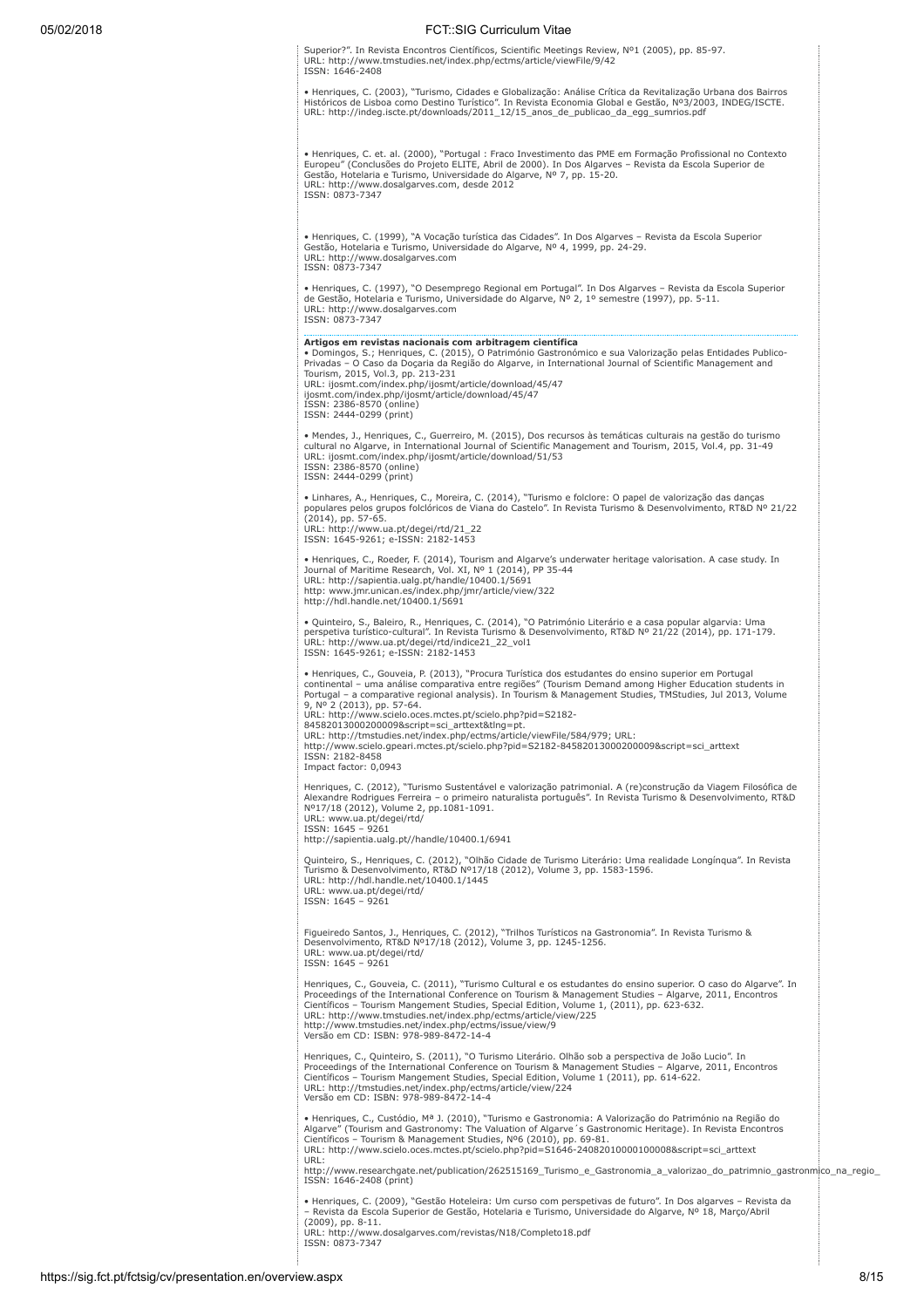• Henriques, C. (2008), "Património Cultural e Turismo: Uma relação Simbiótica. Análise de dois percursos<br>turístico-culturais: James Joyce e Fernando Pessoa". In Revista Turismo & Desenvolvimento, RT&D Nº10<br>(2008), pp. 25-URL: http://www.ua.pt/degei/rtd/PageText.aspx?id=17243 ISSN: 1645-9261

e-ISSN: 2182-1453

• Henriques, C., Moreira, Mª (2007), "Percursos Turístico-Culturais e Criatividade. Que futuro para a relação<br>entre turismo, cultura-estatuária?". In Revista Encontros Científicos, Tourism & Management Studies, Nº3,<br>UALG/ URL: http://tmstudies.net/index.php/ectms/issue/view/3 ISSN: 1646-2408

• Henriques, C. (2005), "Curso de Gestão Hoteleira: Que desafios no contexto da Reforma do Ensino<br>Superior?". In Revista Encontros Científicos, Scientífic Meetings Review, №1 (2005), pp. 85-97.<br>URL: http://www.tmstudies.n ISSN: 1646-2408

• Henriques, C. (2003), "Turismo, Cidades e Globalização: Análise Crítica da Revitalização Urbana dos Bairros<br>Históricos de Lisboa como Destino Turístico". In Revista Economia Global e Gestão, Nº3/2003, INDEG/ISCTE.<br>URL: h

• Henriques, C. (2003), "Reabilitação Urbana nos Bairros Históricos de Lisboa e Turismo: Que Complementaridades?". In Cadernos Municipais – Revista de Ação Regional e Local, Nº 82/03, Lisboa.

• Henriques, C. et. al. (2000), "Portugal : Fraco Investimento das PME em Formação Profissional no Contexto Europeu" (Conclusões do Projeto ELITE, Abril de 2000). In Dos Algarves – Revista da Escola Superior de Gestão, Hotelaria e Turismo, Universidade do Algarve, Nº 7, pp. 15-20. URL: http://www.dosalgarves.com, 2012 ISSN: 0873-7347

• Henriques, C. et. al. (1999), "As PME Nacionais e a Formação Profissional no Contexto Europeu (conclusões<br>do Projeto ELITE)". In Revista Formar – Revista dos Formadores, Os Desafios do Século XXI: uma formação<br>para todos ISSN: 0872-4989

• Henriques, C. (1999), "A Vocação turística das Cidades". In Dos Algarves – Revista da Escola Superior<br>Gestão, Hotelaria e Turismo, Universidade do Algarve, № 4, 1999, pp. 24-29.<br>URL: http://www.dosalgarves.com ISSN: 0873-7347

• Henriques, C. (1997), "O Desemprego Regional em Portugal". In Dos Algarves – Revista da Escola Superior<br>de Gestão, Hotelaria e Turismo, Universidade do Algarve, № 2, 1º semester (1997), pp. 5-11.<br>URL: http://www.dosalga ISSN: 0873-7347

**Publicações em actas de encontros científicos**<br>• Henriques, C. (2016), Tourism and World war II' underwater cultural heritage: the case of Algarve sea<br>«Chapter II). In Santos, J., Renda, A., Lanquar, R., Dimitrov, P. (eds

• Gouveia, P., Henriques, C. (2016), Youth Cultural Tourism (Chapter IV). In Santos, J., Renda, A., Lanquar, R., Dimitrov, P. (eds) (2016), New Challenges Strategies and Trends in Tourism and Management: Proceedings of<br>the TMS Algarve 2016 Conference. Book 1, pp. 67-88. Copyright Universidade do Algarve, Escola Superior de<br>Gestão, Ho 978-989-8472-99-1

• Henriques, Claudia, Manuela Guerreiro & Julio Mendes (2016) "A FRAMEWORK TO THE INVENTORY OF<br>CULTURE-BASED TOURISM PRODUCTS" Proceedings book International Conference "Promoting Cultural &<br>Heritage Tourism, organized by

• Henriques, C., Ramos, C., Wilson, Marie-Jo, (2016) "Tourism in emerging destinations: the Landscape of the<br>Algarve and its cultural and tourism potential". In Freitas, J., Vong, M. & Mendes, J., (Eds) (2016). Proceedings www.icetd.dit.tl.ISBN: 978-989-99571-2-1

• Ramos, C. , Rodrigues, J., Henriques, C., Desenvolvimento de um sistema de recomendação para divulgação<br>do património cultural e religioso, In Correia, M., Santos, J., Santos, M., Aguas, P., Batista, C. (eds) (2016),<br>Tou

• Henriques, C., (2015), Turismo e Património Imaterial: A construção de percursos Turísticos associados a Lendas de Mouras no Algarve (Resumo expandido) IN: Roda Temática Conversações sobre Turismo, Cultura e Sociedade, SEMINTUR VIII URL: http://www.ucs.br/site/eventos/8-semintur/

• Henriques, C., Ramos, C., Rodrigues, J. (2014), "Realidade Aumentada Aplicada à Valorização Turística do<br>Património Religioso no Algarve". In Programme and Abstracts TMS – Tourism & Management Studies<br>International Confe (anexo: cópia do resumo)

• Henriques, C., Roeder, F. (2013), "Tourism and Algarve underwater archaeological heritage valorisation. A<br>case study". In CD 19th Workshop APDR - Resilient Territories: Innovation and Creativity for new modes of<br>regional

URL: http:/7events.digitalpapers.org/workshop\_19

• Henriques, C., Quinteiro, S. (2012), "Literature and creative tourism. The case of Olhão". In Book of Abstracts LIT & TOUR, International Conference, Faculdade de Letras, Universidade de Lisboa, 26-27 November, 2012.

• Henriques, C., Gouveia, P. (2012), "Procura Turística dos Estudantes do Ensino Superior em Portugal – Uma Análise Comparativa entre Regiões". In Book of Abstracts TMS – Algarve 2012, Olhão, Portugal, 21-24 November, 2012.

• Henriques, C., Gouveia, P. (2012), "A Importância da Motivação Cultural na Procura Turística dos Estudantes<br>do Ensino Superior em Portugal". In CD Atas de SEMINTUR, Universidade Caxias do Sul, Brasil.<br>• Henriques, C. (20 URL: http://www.cecl.com.pt/pt/actividades/eventos/194-congresso-dinamicas-turisticas

• Henriques, C., Henriques, L. (2010), "Turismo, Cultura e Gastronomia. O caso do Produto Gastronomia &<br>Vinhos no Algarve (Portugal)". In Anais do VI Seminário em Turismo do MERCOSUL - Saberes e fazeres no<br>Turismo: interfa

Anais estão em:<br>URL: http://www.ucs.br/ucs/posgraduacao/strictosensu/turismo/semintur/apresentação<br>ISSN: 1806-0447

• - Henriques, C., Moreira, C., Figueiredo, J.M. and Custódio, MªJ., (2010), "Tourism and folklore dancing in Portugal: A symbiotic relationship?", in Destinations revisited Proceedings of the ATLAS conference, Viana do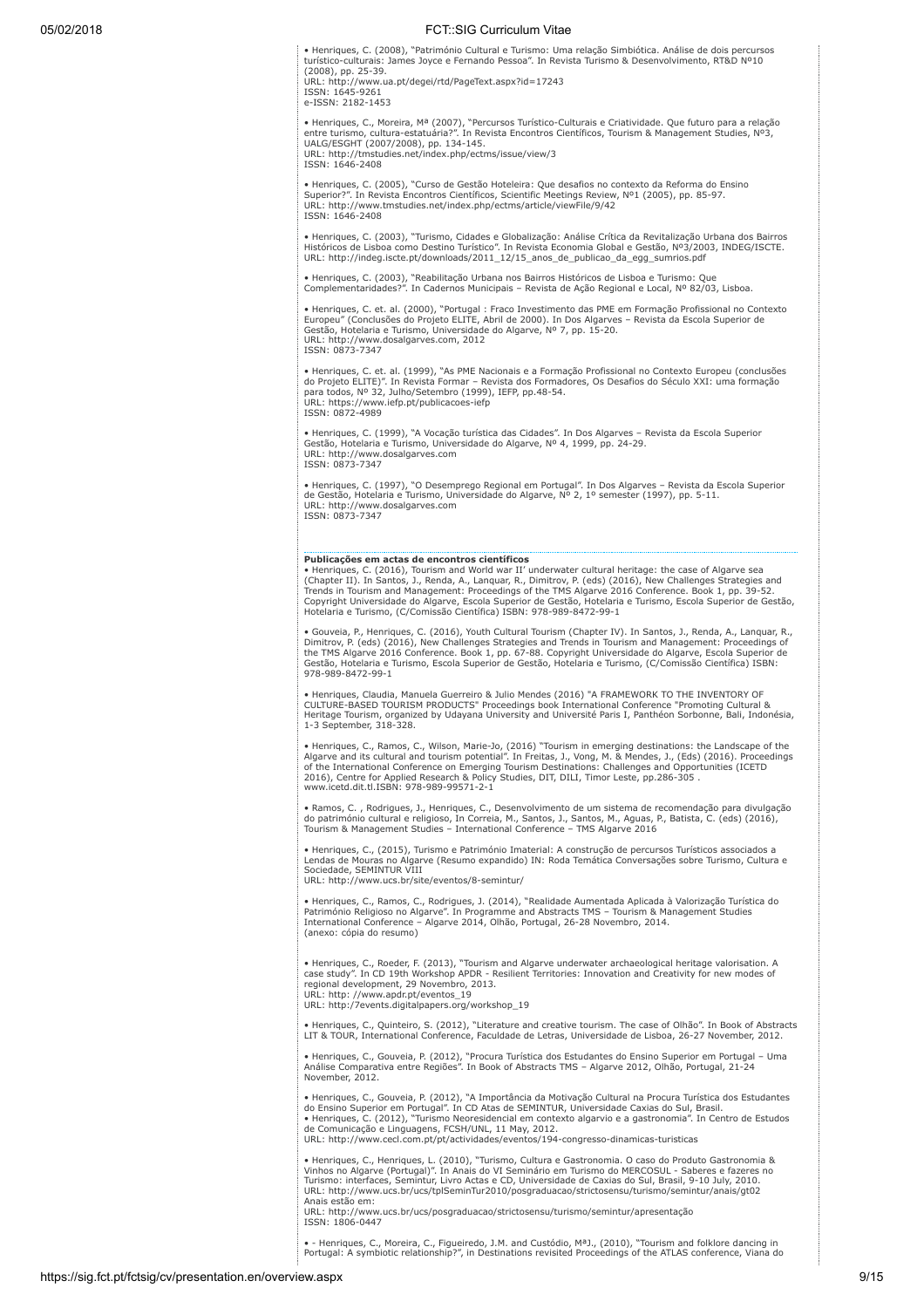Castelo, Portugal, 2007, Part 2 Attractions, Edited by Jonathan Edwards and Roger Vaughan, pp.21-32

- Henriques, C., Henriques, L. (2009), "Pedagogia e Interculturalidad". In CD Congresso de Pedagogia, Palácio<br>Convenciones, Havana, Cuba, 26-30 January, 2009.<br>URL: http://www.cubaeduca.cu/index.php?option=com

• Henriques, C., Henriques, L. (2009), "Educación Superior y Gestión Hotelera: Perspectivas Futuras". In CD Congresso de Pedagogia, Palácio Convenciones, Havana, Cuba, 26-30 January, 2009. URL: http://www.cubaeduca.cu/index.php?option=com

• Henriques, C. e Custódio, MªJ, (2008), "Folk Dancing, Tourism and Identity. A Relationship in (de)construction". In CD 16e General Assembly and International Symposium – Finding the Spirit of place,<br>ICOMOS (International Council on Monuments and Sites), Québec, Canada, 29 September - 4 October, 2008.<br>URL: http://ww

• Henriques, C., Moreira, C., Linhares, A. (2008), "Tourism, Folk Dance and Regional Identity: The Case of the Alto Minho". In Abstract Book ATLAS annual Conference 2008 – Selling or Telling? Paradoxes in Tourism, Culture and Heritage, University of Brighton, UK, 2-4 July, 2008.

• Henriques, C., Marreiro, A. (2008), "Turismo e Arqueologia Subaquática: O Caso do Rio Arade". In CD de textos de III Congreso de la Asociación Hispano-Portuguesa de Economia de los Recursos Naturales Y Ambientales/III AERNA Conference Spanish-Portuguese Association of Natural Resources and Environmental Economics, Palma de Mallorca, 4-6 June. URL: http://www.uibcongres.org/imgdb/archivo\_dpo4257.doc

• Henriques, C., Moreira, C. (2008), "O Produto Turístico Cultural: Entre o Passado e o Futuro". In Caderno de Programação, Resumos e Ementas do Colóquio Internacional Consumo e Abastecimento na História, Universidade Estadual Paulista, Departamento de História da Universidade Estadual Paulista (DHUEP), UNESP, Campus de Franca, Franca, Brasil, 12-15 May, 2008.

• Henriques, C., Custódio, Mª (2007), "Turismo e Dança Folclórica em Portugal: que futuro?" (1º prémio). In Atas do Congresso Internacional de Turismo – Região de Leiria e Oeste, Instituto Politécnico de Leiria, Escola Superior de Tecnologia do Mar (ESTM/IPL), Peniche, Portugal, 22-23 November, 2007. URL: http://cassiopeia.ipleiria.pt/esel\_eventos/files/\_01\_BestPaper\_ClaudiaHenriques\_4bf5090693d0b.pdf

• Henriques, C. et. al. (2007), "Tourism and Folkloric Dancing in Portugal: a symbiotic relationship?" (Figueiredo Santos, Cristina Moreira e Mª João Custódio). In Book of Abstracts ATLAS Annual Conference 2007 - Destinations revisited. Perspectives on developing and managing tourist areas, Viana do Castelo, Portugal, September 5-8, 2007.

• Henriques, C., Moreira, C. (2007), "O monumento escultórico em espaço urbano como identidade cultural<br>Iuso-brasileira" . In Livro Atas e CD do XXIV Simpósio Nacional de História. História e Multidisciplinaridade:<br>territó 2007.

URL: http://www.snh2007.anpuh.org/-

URL: http://snh2007.anpuh.org/resources/content/anais/Claudia%20Henriques.pdf Anais Complementares) CNPJ: 54.327.069/0001-53

• Henriques, C. (2007), "Turismo Cultural e desenvolvimento local: Uma relação criativa?". In livro de Atas e<br>CD 13º Congresso da APDR (Associação Portuguesa de Desenvolvimento Regional), Universidade dos Açores,<br>1º Congre Valorizar o Território, Campus de Angra do Heroísmo, 05-07 July, Açores, 2007. URL: http//www.apdr.pt/congresso/2007

• Henriques, C. (2005), "Internationalisation as a Management Strategy : The Case of the Portuguese Hotel<br>Industry". In Atas da Conferência "Hébergement touristique: Quelles normes? Quelles stratégies ?, Université<br>Libre d December, 2005.

• Henriques, C. (2005), "Cultural tourist facilities in historic centres and creativity". In Abstract Book ATLAS Annual Conference 2005 - Tourism, creativity and development, Barcelona, Espanha, 2-4 November, 2005.

• Henriques, C., (2005), "Heritage Tourism in Lisbon: The Importance of Planning and Management". In Book of Abstracts Recent Developments in Tourism Research Conference, Faculty of Economy, Algarve University, 6-8 October, 2005.

• Henriques, C. (2005), "Tourism in the Historic Quarters of Lisbon: the contribution of Local Planning and Management". In CD Internacional Conference Theoretical Advances in Tourism Economics, Universidade de Évora e Actae/RegUrb (Urban and Regional Analysis and Research Laboratory, 18-19 March 2005.

• Henriques, C. (2004), "Cultural Tourism in the historic centre of Lisbon: the importance of the participation and cooperation of local agents". In Book of Abstracts ATLAS Annual Conference 2004 – Networking & partnerships in destination development & management, Nápoles, Itália, 3-6 April, 2004.

• Henriques, C. (2003), "Cultural Tourism in Lisbon´s Historic Quarters". In CD TTRA (Travel & Tourism Research Association- Europe) Glasgow Conference Urban Tourism – Mapping the Future, Glasgow, 24-27 September, 2003.

URL: http://www.ttra.com/

• Henriques, C., (2003), "Tourism development and improvements in the quality of life in historic quarters of Lisbon – potential synergies". In Book of Abstracts – ATLAS Conference Leeuwarden, Holanda, 19-21 Junho, 2003.

URL: http://www.atlas-euro.org/

-

• Henriques, C., (2002), "Heritage Issues in Lisbon Tourism". In Abstract Book Visions of Sustainability – ATLAS Annual Conference, Estoril, Portugal, 14-16 November, 2002. URL:http://www.atlas-euro.org/

• Henriques, C. (1999), "ELITE Project: – The portuguese case: Training in SMEs". In Documentação de Divulgação da Conferência de "Final presentation of ELITEProject", Brussels, March, 1999.

• Henriques, C. (1999), "A importância da Formação Profissional na Gestão das PME". In Livro de resumos das Jornadas "A Investigação no Ensino Superior Politécnico", Santarém, CNE, 19-20 May, 1999.

• Henriques, C. (1999), "Turismo Urbano". In Documentação distribuída Conferência.

• Henriques, C. (1995), "Formação: Portugal não é uma região única". In Livro Resumos do 1º Congresso de Formação e Cooperação entre Países Lusófonos.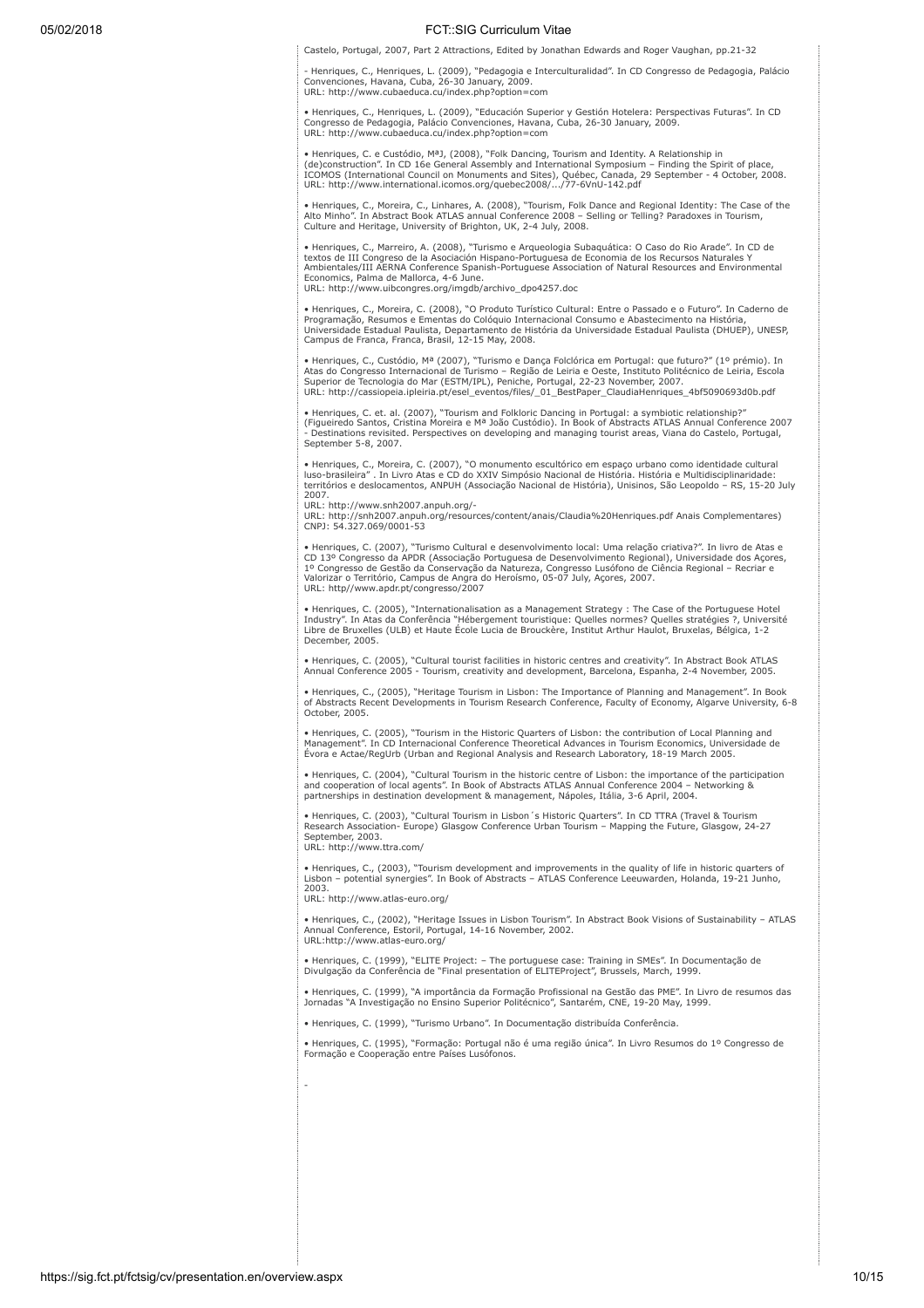| 05/02/2018 | FCT::SIG Curriculum Vitae                                                                                                                                                                                                                                                                                                                                                                                                                                                                                               |  |  |  |
|------------|-------------------------------------------------------------------------------------------------------------------------------------------------------------------------------------------------------------------------------------------------------------------------------------------------------------------------------------------------------------------------------------------------------------------------------------------------------------------------------------------------------------------------|--|--|--|
|            | Outras publicações<br>- Guest Editors: Claudia Henriques and Francisco Serra<br>Editor Chief: Patricia Pinto<br>Journal of Spatial and Organizational Dynamics - Tourism, Territories & History, Volume IV, Issue 2, 2016,<br>CIEO                                                                                                                                                                                                                                                                                      |  |  |  |
|            | - Henriques, C., Monteiro, E., Serra, F., Santos, J., Aguas, P. (2003), Inovação e Qualidade na Hotelaria, TMS<br>Conference Series, Projeto Editorial da Revista Tourism & Management Studies, Universidade do Algarve,<br>Escola Superior de Gestão, Hotelaria e Turismo, Campus da Penha, Faro, Portugal.<br>URL: http:// www.tmstudies.net<br>ISBN: 978-989-8472-37-3                                                                                                                                               |  |  |  |
|            | • 18th ICOMOS (International Council on Monuments and sites) General Assembly and Symposium "Heritage<br>and Landscape as Human Values", Temática: Sharing and Experiencing the identity of communities through<br>tourism and interpretation. Itália, Florenca, 9-14 de Novembro, 2014.<br>Poster presentation: Henriques, C. (2014), "Tourism and Algarve's Underwater Cultural Heritage of World War<br>II: A Case Study                                                                                             |  |  |  |
|            | . INVTUR 2010 - Tourism Research: State of the Art and Future Perspectives, University of Aveiro, Portugal,<br>10-13 Marco, 2010.<br>Apresentação de Poster: Henriques, C. e Custódio, M <sup>a</sup> J. (2010), "Perceptions towards Tourism and Folk Dance:<br>The case of University Students in Portugal"<br>(poster publication: "Revista Turismo & Desenvolvimento, nº 13, Suplemento, 2010, Poster, pp. 45-46                                                                                                    |  |  |  |
|            | • 16e Assembleia Geral e Simpósio Científico Internacional - Finding the Spirit of Place, ICOMOS (International<br>Council on Monuments and Sites), Quebec, Canada, 29 de Setembro a 4 de Outubro de 2008 (Poster em co-<br>autoria com Mª João Custódio)<br>Apresentação de Poster: Henriques, C. e Custódio, M.J. (2008), "Folk Dancing, Tourism and Identity. A<br>Relationship in (de)construction"                                                                                                                 |  |  |  |
|            | · Semana Aberta da Universidade do Algarve, ESGHT,2006<br>Poster presentation: Henriques, C. (2006), "Curso Superior de Gestão Hoteleira: Um curso com futuro",<br>Semana Aberta da Universidade do Algarve, Março, 2006                                                                                                                                                                                                                                                                                                |  |  |  |
|            | · Jornadas "A Investigação no Ensino Superior Politécnico" realizadas em Santarém no Centro Nacional de<br>Exposições - CNE, Maio, 1999.<br>Poster Presentation: Henriques, C. et al. (1999), Necessidades de Formação.                                                                                                                                                                                                                                                                                                 |  |  |  |
|            | -10. Communications in scientific meetings-                                                                                                                                                                                                                                                                                                                                                                                                                                                                             |  |  |  |
|            | Comunicações orais por convite<br>· Guest speaker in the NUBRA Conference - NUBRA (Nucleo de Alunos Brasileiros da Universidade do<br>Algarve)/BRASA/UALG<br>• Comunication: Intercâmbio Portugal-Brasil no Dominio do Turismo Cultural" na II Jornada Internacional<br>Algarve Brasil subordinada ao tema "Desenvolvimento Social: Construindo conhecimento", UALG, Campus de<br>Gambelas, Faro, 18-20 de April, 2017                                                                                                  |  |  |  |
|            | · Guest speaker in the workshop titled "Tópicos de História Económica", Master in Social Economy, Minho<br>University (organized and led by Prof. Cristina Moreira), 6 November 2015                                                                                                                                                                                                                                                                                                                                    |  |  |  |
|            | · Guest speaker in the oral presentation: Henriques, C. (2015): "Impactos Económicos do Turismo em<br>Portugal: uma abordagem temporal"                                                                                                                                                                                                                                                                                                                                                                                 |  |  |  |
|            | • Guest speaker in the workshop "Tópicos de Economia" (Licenciatura Línguas Aplicadas, Escola de Economia e<br>Gestão) Minho University, 6 November, 2015<br>Oral presentation: Henriques, C. (2015): "Itinerários turístico-Literários: Estudos de Caso"                                                                                                                                                                                                                                                               |  |  |  |
|            | · Guest speaker in the workshop "Tópicos de História Económica", Master in Social Economy, 19 December,<br>2014<br>Oral presentation: Henriques, C. (2014): "O Turismo entre o Passado e Futuro"                                                                                                                                                                                                                                                                                                                        |  |  |  |
|            | • Guest speaker in the Workshop on "Area de Integração" organized by do Agrupamento de Escolas de<br>Alcanena, Alcanena, 15 December, 2014<br>Oral presentation: Henriques, C. (2014), "A Importância da UNESCO para a aproximação entre<br>Desenvolvimento e Cultura"                                                                                                                                                                                                                                                  |  |  |  |
|            | · Guest speaker in a Workshop on Hospitality Experience, organized by Escola Hoteleira de Setúbal, April, 2014<br>Henriques, C. (2013), Criação de valor e a Experiência na Industria Hoteleira, 24 de Abril, 2014, Escola<br>Hoteleira Setúbal                                                                                                                                                                                                                                                                         |  |  |  |
|            | • Guest speaker Tourism PhD Course (módulo no Doutoramento em Turismo) - IGOT/Lisbon University and<br>ESHTE/Escola Superior de Hotelaria e Turismo do Estoril, Estoril, 9 November, 2013<br>Oral Presentation: Henriques, C. (2013), Turismo Cultural e Criativo                                                                                                                                                                                                                                                       |  |  |  |
|            | · Guest speaker in the Seminar "Turismo e Património Cultural", Organized by Faro 1540 - Associação de<br>Defesa e Promoção do Património Ambiental e Cultural de Faro, Auditório da CCDR Algarve, Praça da Liberdade<br>- Faro, Algarve, 22 March, 2013.<br>Oral presentation: Henriques, C. (2013), "A importância da dinâmica do setor cultural e criativo no<br>desenvolvimento urbano - apresentação crítica de casos algarvios"<br>URL: http://www.sulinformacao.pt/wp-content/uploads/SEMIN%C3%81RIO_Turismo.pdf |  |  |  |
|            | • Guest speaker in Phd Course of Tourism (módulo no Doutoramento em Turismo), organized by IGOT/Lisbon<br>University and ESHTE/Escola Superior de Hotelaria e Turismo do Estoril, Estoril, 12 January, 2013<br>Oral Presentation: Henriques, C. (2013), "Comunicação/aula: Henriques, Cláudia (2013), "Turismo Cultural e<br>Criativo: Desafios e Oportunidades"                                                                                                                                                        |  |  |  |
|            | • Guest speaker in the Conference "O Turismo e as Indústrias Culturais e Criativas no Algarve", Auditório da<br>Escola Superior de Gestão, Hotelaria e Turismo, Algarve University, 16 March, 2012<br>Oral presentation: Henriques, C. e Águas, P. (2012), "Formação Superior em Turismo na UALG/ESGHT: Que<br>valorização do setor cultural e criativo?"<br>URL: http://www.cria.pt/cria/pt/Noticias.asp?id=378                                                                                                        |  |  |  |
|            | . Guest speaker in the Workshop "Efeitos Económicos da Cultura", Minho University, 18 May, 2012<br>Oral presentation: Henriques, C. (2012), "Efeitos Económicos da Cultura"                                                                                                                                                                                                                                                                                                                                             |  |  |  |
|            | • Guest speaker in the Conference "Encontros com o Turismo: Diálogo com os Museus", organized by Câmara<br>Municipal de Faro e Escola Superior de Gestão, Hotelaria e Turismo, Auditório da CCDR, Faro, 24 November,<br>2011                                                                                                                                                                                                                                                                                            |  |  |  |
|            | Oral presentation: Henriques, C. (2011), "Jovens e o Turismo Cultural"<br>- Guest speaker: Henriques, Cláudia, (2011), "Jovens e o TUrismo CUltural", in Encontros com o turismo -                                                                                                                                                                                                                                                                                                                                      |  |  |  |
|            | Diálogos com os museus, 24 November, Auditório CCDR Algarve, POrtugal                                                                                                                                                                                                                                                                                                                                                                                                                                                   |  |  |  |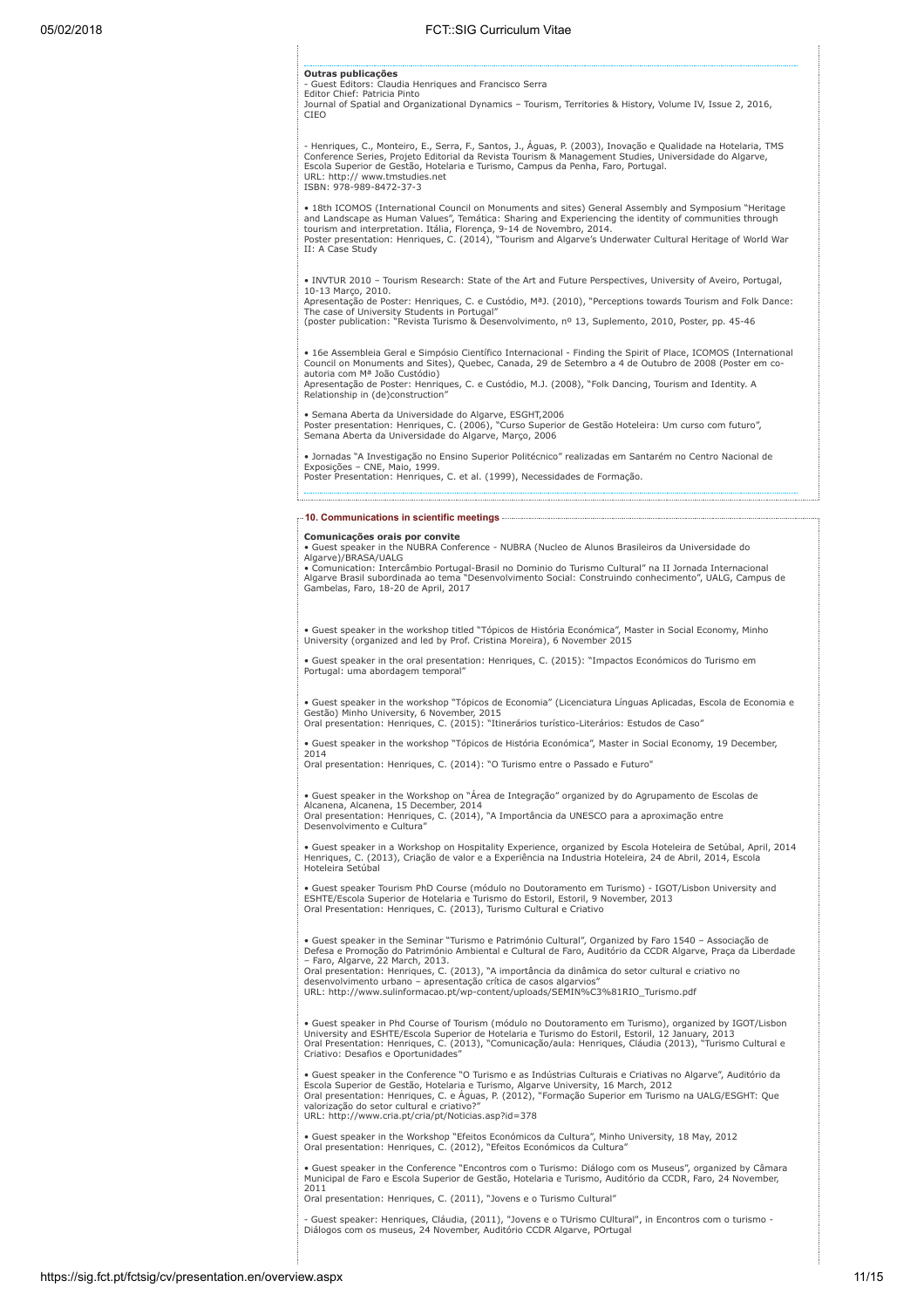- Guest speaker: Henriques, Cláudia, (2010), Competitividade do Algarve (10º intervenção) , in Workshop:<br>"Algarve Tourism Competitiveness", CompetitivTUR, Vilamoura, 28 October 2010, Organization: CIITT (Centro<br>Internacion Coordenação e Desenvolvimento Regional do Algarve). Sponsor: Enterprise Europe Network

- Guest speaker: Henriques, Cláudia, (2010), "Turismo: Reflexão critica sobre a sua evolução", Faculty of Economics, Minho University, 20 March (Workshop associated with social Economics Master)

- Guest speaker: Henriques, Cláudia, (2008), "Turismo Cultural: Valorização do Património Estatuário em<br>Espaço Público", Workshop "Turismo Cultural: Valorização do Património Estatuário em Espaço Público", (NEEII<br>– Núcleo 2008

- Henriques, Cláudia and Moreira, Mª Cristina, (2008), "O Produto Turístico Cultural: Entre o Passado e o<br>Presente", Colóquio Internacional "Consumo e Abastecimento na História", History Department, Estadual<br>Paulista Unive

- Henriques, Cláudia, (2008), "Turismo Cultural. Planeamento e Gestão Sustentável", Workshop "Turismo Cultural e Desenvolvimento", Forúm Eugénio de Almeida, Évora, 18 April, 2008

- Henriques, Cláudia, (2008), "O Mercado Turístico", Workshop Património e Cultura, Faculdade de Economia, NEEII – Núcleo de Investigação em Economia Europeia, Industrial e Internacional, Minho University, Braga, 29 February, 2008

- Henriques, Cláudia, (2008), "Turismo Cultural e Criatividade – Desafios futuros", Faculdade de Economia,<br>NEEII – Núcleo de Investigação em Economia Europeia, Industrial e Internacional, Minho University, Braga, 29<br>Februa

- Henriques, Cláudia, (2007), "Hotelaria e Turismo: Desafios para o futuro", Palestras da Equipa UALG (Algarve<br>University) 2006/2007, Escola Secundária Poeta António Aleixo, Portimão, 20 March 2007

- Henriques, Cláudia, (2007), "Hotelaria e Turismo: Desafios para o futuro", Palestras da Equipa UALG (Algarve University) 2006/2007, Associação Portuguesa de Solidariedade e Desenvolvimento, Faro, 13 March 2007

- Henriques, Cláudia, (2007), "Como construir uma relação criativa e sustentável? O caso do turismo literário e estatuário", Ciclo de Colóquios "Cultura e Turismo", Clube Naval de Portimão, Portimão, 2 February 2007

- Henriques, Cláudia, (2006), "Turismo e Hotelaria", Workshop "Hotelaria: Desafios para o futuro", Anfiteatro da Escola Superior de Gestão, Hotelaria e Turismo, Algarve University, Faro, 26 de May, 2006

- Henriques, Cláudia, (2006), "A importância do Financiamento para o desenvolvimento do turismo", Workshop "Turismo e Financiamento", Anfiteatro da Escola Superior de Gestão, Hotelaria e Turismo, Algarve University, Faro, 4 May, 2006

- Henriques, Cláudia, (2006), : "Planeamento e Gestão do Turismo no Algarve – Desafios para o futuro", Program PhD Workshop, QuoD PhD 2005-2006, Moderna University, Lagoa, 26 April, 2006

- Henriques, Cláudia, (2006), "Património Cultural e Turismo: Uma Relação Simbiótica?", Workshop "Turismo Cultural: Gestão do Património Estatuário em Espaço Público", Escola de Economia e Gestão, Minho University, Braga, 17 March, 2006

- Henriques, Cláudia, (2006),"Planeamento e Gestão do Turismo Urbano: Desafios para o futuro", II Jornadas «<br>Cidades e Culturas », Instituto Superior Politécnico de Gaya, Escola Superior de Desenvolvimento Social e<br>Comunit

- Henriques, Cláudia, (2005), "Contributo do Planeamento e Gestão Local para o Desenvolvimento do Turismo",<br>Ciclo de Encontros "As Quartas-Feiras Cientificas", ESGHT/Algarve University, 27 April, 2005

- Henriques, Cláudia, (2005), "Turismo em Centros Históricos: Contributos do Planeamento e Gestão Locais. O caso de Lisboa", Palestra na Iniciativa da Câmara Municipal de Aveiro (Divisão de Museus e Património Histórico) intitulada "Herança Cultural na Sala de Aula III", Centro Cultural e de Congressos de Aveiro, Aveiro, 18 April, 2005

- Henriques, Cláudia, (2003), Sessão de Apresentação das Conclusões do Relatório de Auto-Avaliação da Licenciatura Bietápica em Gestão Hoteleira, Anfiteatro da ESGHT, Algarve University, Faro e Portimão, December, 2003

- Henriques, Cláudia, (2000), "Projecto ELITE: as PME's e a Formação Profissional", Sessão Pública de<br>Lançamento do Livro "Aspectos do Dinamismo Regional" (Vol. II), Sala Azul do Complexo Pedagógico, Campus<br>de Gambelas, Al

- Henriques, Cláudia, (1999): "A importância da Formação Profissional na Gestão das PME", Divulgation Session of ELITE Project, Escola Superior de Gestão, Hotelaria e Turismo, Algarve Universidade, 21 May, 1999

2017 – Conference in the context of TEMPUS

- 1 - "La Competitivité et le tourisme " (4/4/2017 – Université Cooperatiste Commerciale de Moldavie (UCCM) - 2- Tourism Competitiveness – Universite Perspectiva UP

- 3- Competitive Tourism – Study Cases - Outras comunicações orais

• Scientific-professional conference, DEVELOPMENT OF TRADE RELATIONS FROM THE PERSPECTIVE OF ECONOMIC INTEGRATION OF THE REPUBLIC OF MOLDOVA IN THE INTERNATIONAL ECONOMY"; Moldavia, Chisinau, September 21-22

International Scientific –Professional Conference – "Development of Trade Relations from the Perspective of Economic Integration of the Republic of Moldova in the International Economy" (21-22 september, 2017) Trade Co-Operative University of Moldova". Comunication: Tourism and Competitiveness

• INVTUR 2017 International Conference – Co Creating the future of Tourism , University of Aveiro, Portugal, from 17th to 19th May, 2017– Universidade de Aveiro<br>Comunication: Henriques, C. e Ramos, C., Os Hoteis da Musica e a oferta de experiências memoráveis<br>TMS – International Conference – Universidade do Algarve

International Conference on Emerging Tourism Destinations ICETD, CCD Dili Timor, October 24th-26th, 2016<br>Comunicação: Henriques, C.; Ramos, C.; Marçal, L., (2016) "Tourism in Emerging destinations: the landscape<br>of Algarve

• II Conferencia Internacional de Turismo & História, Faro, 10 e 11 de março, 2016 - TUR&HIST 2016 Comunicação: Henriques, C., Produtos turísticos emergentes: estudo de caso

• II Conferencia Internacional de Turismo & História, Faro, 10 e 11 de março, 2016 - TUR&HIST 2016 Comunicação: Henriques, C., O Fado como Património Imaterial da Humanidade 2016 II Congreso Internacional cientifico Profesional de Turismo Cultural, Cordoba, Comunicação: Henriques, C.; Dias, F., A Flora Mediterrânica no Património Literário Camoniano: sua valorização turística na paisagem algarvia.

• 8º Semintur, 1ª Hospitalidade em Colóquio: Pesquisa e Ensino, 2-4 de julho de 2015 Comunicação: Henriques, C., "Turismo e Património Imaterial: A construção de percursos turísticos associados a lendas de mouras no Algarve"

• I Conferência Internacional de Turismo & História – Produtos Turistico-Culturais, Escola Superior de Gestão, Hotelaria e Turismo, Universidade do Algarve, 21 de Maio de 2015, Faro Comunicação: Quinteiro, S., Baleiro, R., Henriques, C., Isilda, (2015), Turismo Literário no Algarve – Estudos e Perspetivas"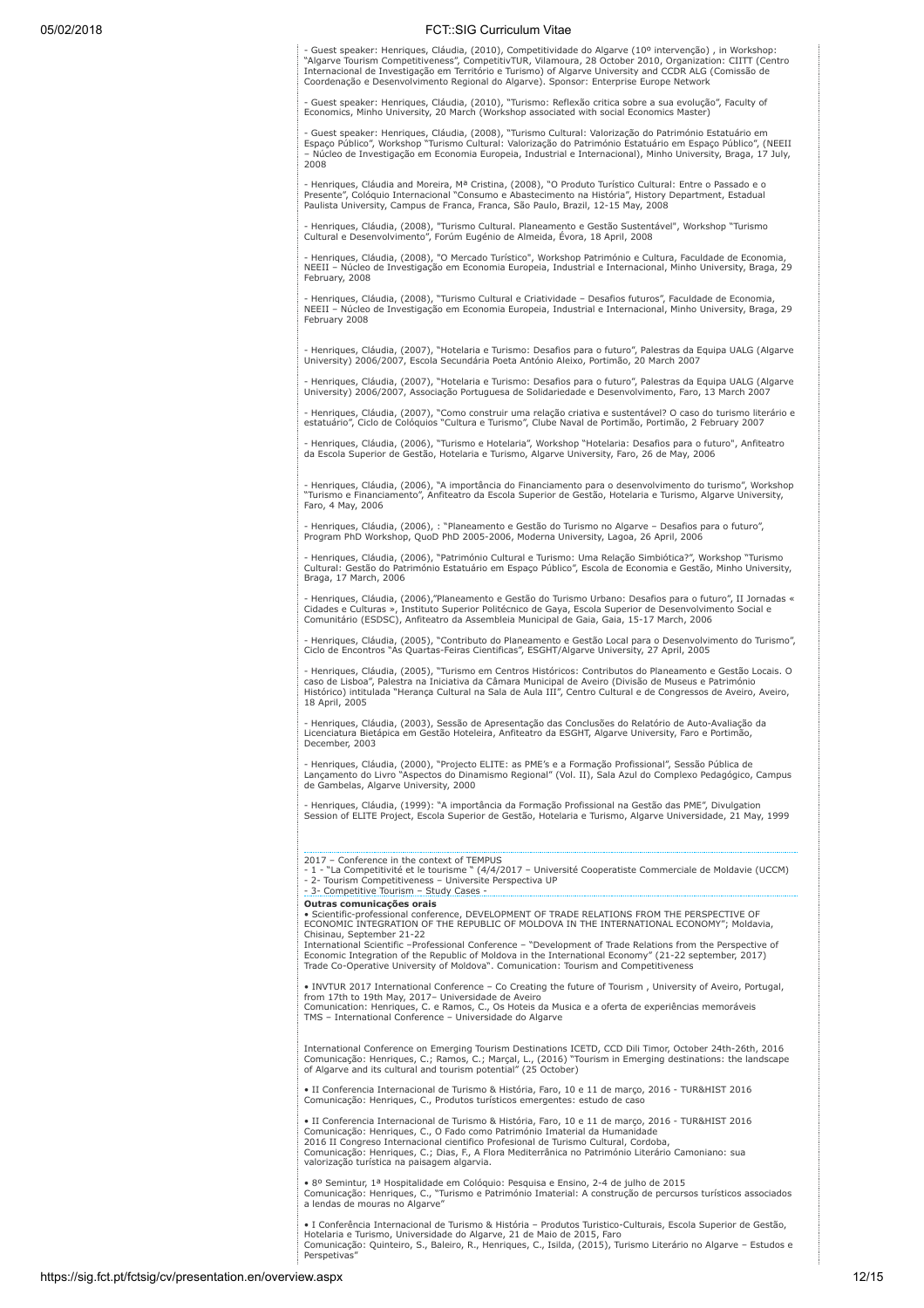• Convite: Ciclo de Conferências – Turismo em Análise, Complexo Pedagógico da Penha, Universidade do Algarve, 20 de Maio de 2015, Faro Comunicação: Henriques, C., "Recursos culturais com potencial turístico no Algarve"

• I Congreso Científico Profesional de Turismo Cultural Cordoba Espana), 7-8 de Maio de 2015<br>Comunicação: Mendes, J., Henriques, C., Guerreiro, M., (2015), "Dos recursos às temáticas culturais na gestão<br>do turismo cultural

• I Congreso Científico Profesional de Turismo Cultural Cordoba Espana), 7-8 de Maio de 2015 Comunicação: Domingos, S, Henriques, C. (2015), "Património Gastronómico e sua valorização pelas entidades público-privadas – O caso da doçaria da região do Algarve"

• III Colóquio Internacional Interdisciplinar Literatura, Viagem e Turismo Cultural no Brasil, em França e em Portugal, Lisboa, 19-21 de Janeiro de 2015 Comunicação: Henriques, C., "Património literário Português e o Fado: Sua valorização turística na cidade de Lisboa"

• TMS – Tourism & Management Studies International Conference – Algarve 2014, Olhão, Portugal, 26-28 Novembro de 2014

Comunicação: Henriques, C., Ramos, C., Rodrigues, J., (2014), "Realidade Aumentada Aplicada à Valorização<br>Turística do Património Religioso no Algarve" (28 Novembro, 2014)

• TMS – Tourism & Management Studies International Conference – Algarve 2014, Olhão, Portugal, 26-28 Novembro de 2014 Comunicação: Serra, C., Serra, M., Pinho, M., Choupinha, R., Henriques, C. (2014), "A Influência da rota dos vinhos no enoturismo do Algarve" (28 Novembro, 2014)

• TMS – Tourism & Management Studies International Conference – Algarve 2014, Olhão, Portugal, 26-28 Novembro de 2014

Comunicação: Guerreiro, M., Mendes, J., Henriques, C. (2014), "Turismo Cultural em análise. Contributos Metodológicos para a Inventariação de Recursos Turísticos de Base Cultural" (26 Novembro, 2014)

• Conference Cultural and Heritage Tourism – Concepts, Realities, Perspectives, October 30-31, November 1, Lusofona University, Lisbon, Portugal<br>Comunicação: Henriques, C. (2014), "Literary Tourism and the Tourism Experience. The Importance of Moorish<br>Legends in the Development of Touristic Routes" (31 Outubro)

• INVTUR Conference 2014 – Tourism: When we travel we fabricate new societies, University of Aveiro,<br>Portugal, 7-10 May, 2014<br>Comunicação: Quinteiro, S., Baleiro, R., Henriques, C. (2014), "O Património Literário e a casa

• INVTUR Conference 2014 – Tourism: When we travel we fabricate new societies, University of Aveiro,

Portugal, 7-10 May, 2014 Comunicação: Linhares, A., Henriques, C., Moreira, C., (2014), "O papel da valorização das danças populares pelos grupos folclóricos de Viana do Castelo"

• I Congresso Internacional Animação Sociocultural – Turismo, Património, Cultura e Desenvolvimento Local, Golegã, Associação para a Promoção e Divulgação Cultural, 24, 25 e 26 de Abril de 2014 Comunicação: Henriques, C. (2014), Animação Sóciocultural e Valorização do Património Turistico-Cultural do algarve. O caso da Fortaleza de Sagres"(25 de Abril)

• 19th Workshop APDR – Resilient Territories: Innovation and Creativity for New Modes of Regional<br>Development, University of Algarve, Faro, 29th November, 2013<br>Comunicação: Henriques, C., Roeder, F., "Tourism and Algarve'

• TMS – ALGARVE 2013 – Tourism and Management Studies. International Conference, 13-16 November 2013 Comunicação: Figueiredo, J., Henriques, C. (2013) "A Extensibilidade da 'Vida Boa' na Experiência NeoResidencial Algarvia"

• TMS – ALGARVE 2013 – Tourism and Management Studies. International Conference, 13-16 November 2013 Comunicação: Molokoyedova, O., Henriques, C., Santos, J. (2013), Tourism and Gastronomy: the Evaluation of the Algarve by British Tourists

• LIT&TUR: Conferência Internacional sobre Literatura e Turismo", Faculdade de Letras, Lisboa, organizada pelo Centro de Estudos Comparatistas (CEC) da Faculdade de Letras da Universidade de Lisboa e pela Escola<br>Superior de Gestão, Hotelaria e Turismo da Universidade do Algarve, 26 e 27 de Novembro de 2012<br>Comunicação: Henriques, C

• TMS – Tourism and Management Studies, International Conference, Algarve, Real Marina Hotel & SPA, Olhão 21-24 Nov. 2012

Comunicação: Henriques, Cláudia e Gouveia, P. (2012), "Procura Turística dos estudantes do ensino superior em Portugal continental – uma abordagem comparativa entre regiões"

• VII Seminário de Pesquisa em Turismo do Mercosul – "Turismo e paisagem: relações complexas", Caxias do<br>Sul – RS, Brasil, 16 e 17 de Novembro de 2012 - SEMINTUR Brasil, (16 Novembro)<br>Comunicação: Henriques, Cláudia e Gouv

• Conferência INVTUR – "Tourism in Times of change: Knowledge and practices paving the way for future", Universidade de Aveiro, University of Bournemouth, Universidade de São Paulo, Academia de Gestão Hoteleira dos Emirados, Aveiro, 16 a 19 de Maio de 2012

Comunicação: Henriques, Cláudia (2012), "Turismo Sustentável e valorização patrimonial. A (re)construção da<br>Viagem Filosófica de Alexandre Rodrigues Ferreira – o primeiro naturalista português"

- Conferência INVTUR – "Tourism in Times of change: Knowledge and practices paving the way for future"<br>2012, Universidade de Aveiro, University of Bournemouth, Universidade de São Paulo, Academia de Gestão<br>Hoteleira, 16 a Comunicação: Henriques, Cláudia e Quinteiro, S. (2012), "Olhão Cidade de Turismo Literário: Uma realidade Longínqua"

- Conferência INVTUR, Tourism in Times of change: Knowledge and practices paving the way for future, 2012,

Universidade de Aveiro, University of Bournemouth, Universidade de São Paulo, Academia de Gestão Hoteleira<br>dos Emirados, Aveiro, 16 a 19 de Maio de 2012<br>Comunicação: Henriques, Cláudia e Figueiredo Santos, J. (2012), "Tril

• Cecl - Congresso "Dinâmicas Turísticas", Faculdade de Ciências Sociais/Universidade Nova de Lisboa,<br>FCSH/UNL, Centro de Estudos de Comunicação e Linguagens (CECL) e ESGHT, 11 de Maio 2012<br>Comunicação: Henriques, Cláudia a gastronomia"

• CTLC - Congresso Internacional Turismo, Lazer e Cultura – Destinos, Sustentabilidade e Competitividade, 27 a 29 de Setembro de 2011, organizado pelos Cursos de Turismo da Faculdade de Letras da Universidade de Coimbra e pelo Centro de Estudos de Geografia e Ordenamento do Território (CEGOT), em colaboração com Turismo de Coimbra, Empresa Municipal Comunicação: Henriques, Cláudia e Figueiredo, J. (2011), "O gosto do outro pelo nosso gosto o caso dos neo-

residentes"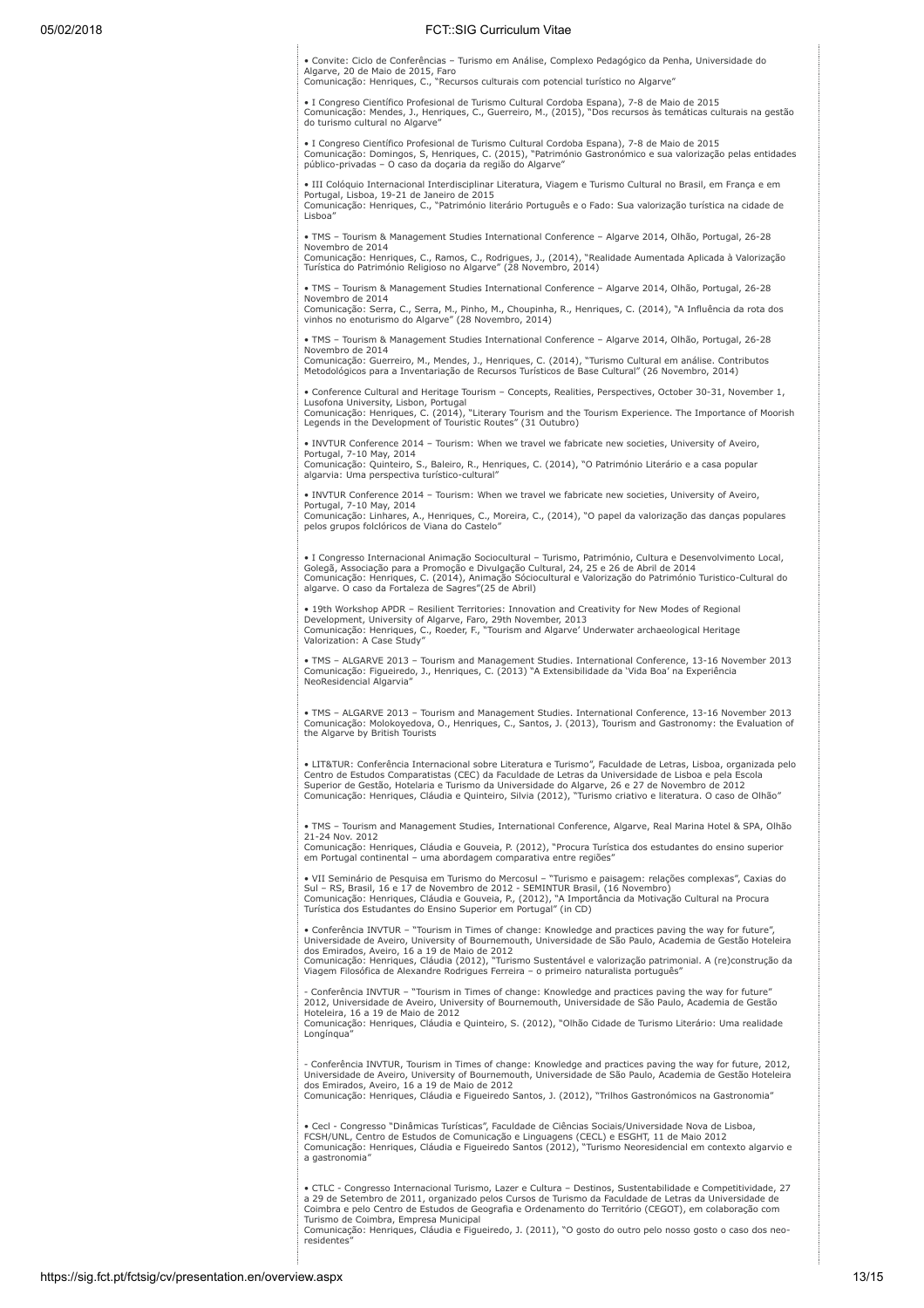- Hernriques, Cláudia; Gouveia, C., (2011), "Turismo Cultural e os estudantes do ensino superior. O caso do Algarve", TMS Conference, Algarve University, Olhão, 26-29 October, 2011

Henriques, Cláudia; Quinteiro, S., (2011), "O Turismo Literário. Olhão sob a perspectiva de João Lúcio", TMS<br>Conference, Algarve University, Olhão, 26-29 October, 2011

- Henriques, Cláudia; Henriques, L., (2010), "Turismo Literário em cidades da periferia europeia. O caso de Lisboa e Dublin"- VI Seminário de Pesquisa em Turismo do Mercosul, Semintur, Saberes e Fazeres no Turismo, 9-10 July 2010, Caxias do Sul, Brazil

- Henriques, Cláudia; Henriques, L., (2010), "Turismo, Cultura e Gastronomia. O caso do produto Gastronomia<br>& Vinhos no Algarve (Portugal)" , VI Seminário de Pesquisa em Turismo do Mercosul, Semintur, 9-10 July 2010,<br>Caxia

- Henriques, Cláudia, (2010), "The case study of the economic impacts of two world exhibition in Lisbon related<br>to Portuguese Discoveries of XV-XVII Centuries", Economic and Business Historical Society 35th Annual<br>Conferen

- Henriques, Cláudia; Henriques, Laura, (2009), "Pedagogia e Interculturalidad", Congresso de Pedagogia, Palácio Convenciones, Habana, Cuba, 26-30 January, 2009

- Henriques, Cláudia; Henriques, Laura, (2009), "Educación Superior y Gestión Hotelera: Perspectivas Futuras", Congresso de Pedagogia, Palácio Convenciones, Habana, Cuba, 26-30 January, 2009

- Henriques, Cláudia; Moreira, Mª Cristina; Linhares, Ana, (2008), "Tourism, Folk Dance And Regional Identity:<br>The Case of the Alto Minho" - ATLAS Annual Conference 2008 – Selling or Telling? Paradoxes in Tourism,<br>Culture

- Henriques, Cláudia; Marreiro, Aurora, (2008), "Turismo e Arqueologia Subaquática: O Caso do Rio Arade", III<br>AERNA Conference Spanish-Portuguese Association of Natural Resources and Environmental Economics, Palma<br>de Mallo

- Henriques, Cláudia, (2008), "Património Arqueológico Subaquático no Algarve: A construção de um site de divulgação turística", Conference in "Turismo e Património Arqueológico Subaquático no Algarve", Auditório da Escola Superior de Gestão, Hotelaria e Turismo, Algarve University, 2 June, 2008

- Henriques, Cláudia; Garcês, Pedro, "Política Turística e Financiamento", Conferência "Turismo: Liderança,<br>Financiamento e Impostos", Anfiteatro da Escola Superior de Gestão, Hotelaria e Turismo, Algarve University,<br>Faro,

- Henriques, Cláudia; Custódio, Mª João, (2007), "Turismo e Dança Folclórica em Portugal: que futuro?" (1º prize), Congresso Internacional de Turismo – "Região de Leiria e Oeste", Instituto Politécnico de Leiria, Escola<br>Superior de Tecnologia do Mar (ESTM/IPL), Peniche, Portugal, 22-23 November, 2007

- Henriques Cláudia; Marreiros, Aurora, (2007), "Cultural Tourism and underwater archaeological heritage in<br>Algarve ATLAS", Annual Conference 2007. Destinations revisited. Perspectives on developing and managing<br>tourist ar

- Henriques, Claudia et. al., (2007), "Tourism and Folkloric Dancing in Portugal: a symbiotic relationship?",<br>ATLAS Annual Conference 2007 - Destinations revisited. Perspectives on developing and managing tourist<br>areas, Vi

- Henriques, Cláudia ; Moreira, Mª Cristina, (2007), "O monumento escultórico em espaço urbano como<br>identidade cultural luso-brasileira", XXIV Simpósio Nacional de História: História e Multidisciplinaridade: territórios e deslocamentos. Unisinos – São Leopoldo – Rio Grande do Sul, Brazil, 15-20 July, 2007

- Henriques, Cláudia (2007), "Turismo Cultural e Desenvolvimento Local: Uma relação criativa?", 13º<br>Congresso da APDR and 1º Congresso de Gestão da Conservação da Natureza (Congresso Lusófono de Ciência<br>Regional) – Recriar

- Henriques, Cláudia, (2006), "Curso Superior de Gestão Hoteleira: Um curso com futuro", Semana Aberta, Algarve University, March, 2006

- Henriques, Cláudia, (2006), "Turismo e Hotelaria", Workshop "Hotelaria: Desafios para o futuro", Anfiteatro da<br>Escola Superior de Gestão, Hotelaria e Turismo, Algarve University, Faro, 26 May, 2006

- Henriques, Cláudia, (2006), "A importância do Financiamento para o desenvolvimento do turismo", Workshop<br>"Turismo e Financiamento", Anfiteatro da Escola Superior de Gestão, Hotelaria e Turismo, Algarve University,<br>Faro,

- Henriques, Cláudia, (2005), "Internationalisation as a Management Strategy : The Case of the Portuguese<br>Hotel Industry", Conférence: "Hébergement touristique: Quelles normes? Quelles stratégies ?, Université Libre<br>de Bru

- Henriques, Cláudia, (2005), "Cultural tourist facilities in historic centres and creativity", ATLAS Annual Conference: "Tourism, creativity and development", Barcelona, Spain, 2-4 November, 2005

- Henriques, Cláudia, (2005), "Heritage Tourism in Lisbon: The Importance of Planning and Management", Recent Developments in Tourism Research, Faculty of Economics, University of Algarve, Gambelas Campus, 6-8 October, 2005

- Henriques, Cláudia, (2005), "Tourism in the Historic Quarters of Lisbon: the contribution of Local Planning and Management", Conferência Internacional Theoretical Advances in Tourism Economics, Organized by: Actae/RegUrb – Urban and Regional Analysis and Research Laboratory, University of Évora, 18-19 March, 2005

- Henriques, Cláudia (2004), "Cultural Tourism and Integrated Urban Rehabilitation", Seminário titled "Tourism in the Algarve, Environment and Culture, Anfiteatro da Escola Superior de Gestão, Hotelaria e Turismo, Universidade do Algarve, Campus da Penha, 2 June, 2004

- Henriques, Cláudia, (2004), "Cultural Tourism in the historic centre of Lisbon: the importance of the<br>participation and cooperation of local agents", Annual Conference 2004 – Networking & partnerships in<br>destination deve

- Henriques, Cláudia, (2004), "A oferta de Cursos Superiores de Gestão Hoteleira: Que desafios para<br>Portugal?", Seminário "A Hotelaria em Portugal. Desafios e Competitividade", Anfiteatro da Escola Superior de<br>Gestão, Hote

- Henriques, Cláudia, (2004), "Sustentabilidade em Ambientes Construídos", Seminário "Turismo, Ambiente e<br>Desenvolvimento Sustentável. Desafios para o Futuro", Anfiteatro da Escola Superior de Gestão, Hotelaria e<br>Turismo,

- Henriques, Cláudia, (2003), "Cultural Tourism in Lisbon Historic Quarters" (26th September), TTRA – Europe